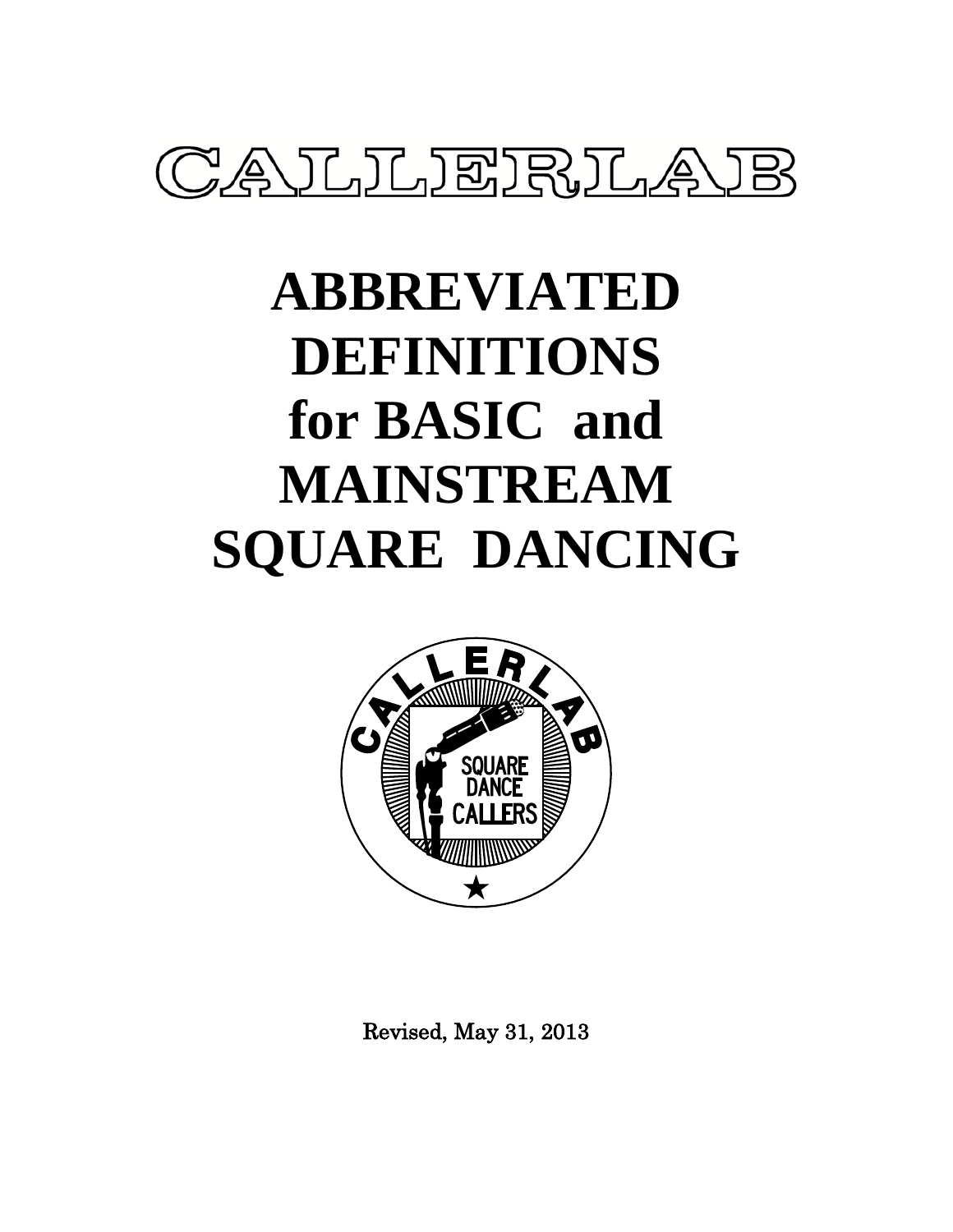Change history:

| Date | Change                                                           |
|------|------------------------------------------------------------------|
|      | $5/30/12$ Original draft                                         |
|      | 7/31/12   Changed title (dropped the words "and Teaching Guide") |
|      | 12/6/12   Mainstream Committee Approved                          |
|      |                                                                  |
|      |                                                                  |

© 2012 by CALLERLAB Inc., The International Association of Square Dance Callers.

Permission to reprint, republish, and create derivative works without royalty is hereby granted, provided this notice appears. Publication on the Internet of derivative works without royalty is hereby granted provided this notice appears. Permission to quote parts or all of this document without royalty is hereby granted, provided this notice is included. Information contained herein shall not be changed or revised in any derivation or publication.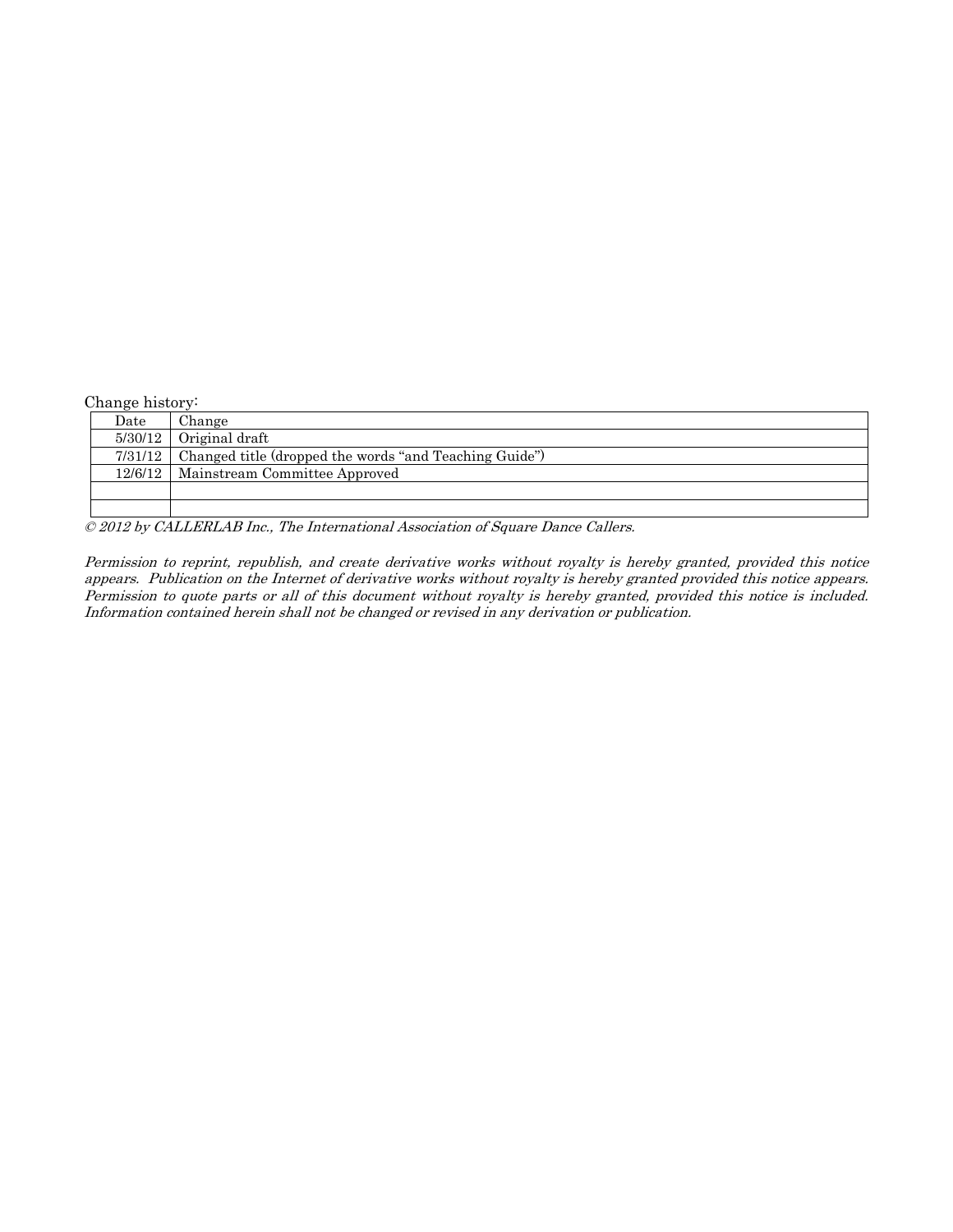| Conventions and Rules1                  |
|-----------------------------------------|
|                                         |
| Same Position Rule1                     |
| Facing Couples Rule1                    |
| Ocean Wave Rule 1                       |
| Squared Set Convention1                 |
| Ways Of Naming Dancers 2                |
| Partner / Corner / Opposite / Right     |
|                                         |
|                                         |
|                                         |
|                                         |
|                                         |
| Leaders / Trailers3                     |
|                                         |
| Abbreviated Call Descriptions3          |
|                                         |
|                                         |
|                                         |
|                                         |
|                                         |
|                                         |
|                                         |
|                                         |
|                                         |
|                                         |
|                                         |
|                                         |
| Cloverleaf (Everyone Active)8<br>a.     |
| Cloverleaf (Only Two Couples<br>b.      |
|                                         |
|                                         |
|                                         |
| Dixie Style to an Ocean Wave9           |
|                                         |
| Dosado / Dosado to a Wave10             |
| b. Dosado to a Wave 10                  |
| Double Pass Thru 10                     |
| Eight Chain Thru / Eight Chain 1, 2, 3, |
|                                         |
| Extend (from 1/4 Tag only)11            |
|                                         |
| First Couple Go Left/Right, Next Couple |
|                                         |
| Flutterwheel / Reverse Flutterwheel 11  |
|                                         |
| a. (Named Dancers) Fold12               |
| b. (Named Dancers) Cross Fold12         |
| Forward And Back12                      |
|                                         |
| Half Sashay Family13                    |
|                                         |
|                                         |
| c. Ladies In, Men Sashay14              |
|                                         |
|                                         |
| a. Couples Hinge 14                     |
| b. Single Hinge14                       |
|                                         |

| Ladies Chain Family 15<br>a. Two Ladies Chain (Regular & 3/4) | Τ<br>V |
|---------------------------------------------------------------|--------|
| b. Four Ladies Chain (Regular & 3/4)                          | V<br>V |
|                                                               | V      |
| c. Chain Down the Line 15                                     |        |
| Lead Right / Lead Left 15                                     |        |
|                                                               |        |
| Left-Hand Star / Right-Hand Star 16                           |        |
| Ocean Wave Family 16                                          |        |
| a. Step to a Wave 16                                          | V      |
| b. Wave Balance  16                                           | Ζ      |
|                                                               |        |
|                                                               |        |
|                                                               | CAI    |
|                                                               | Pro    |
| Promenade Family 17                                           |        |
| a. Couples (Full, 1/2, 3/4) 17                                |        |
| b. Single File Promenade 18                                   |        |
| c. Wrong Way Promenade  18                                    |        |
| d. Star Promenade 18                                          |        |
|                                                               |        |
| Recycle (from a wave only) 18                                 |        |
| Right and Left Grand Family 19                                |        |
| a. Right and Left Grand  19                                   |        |
|                                                               |        |
| c. Wrong Way Grand  19                                        |        |
|                                                               |        |
|                                                               |        |
|                                                               |        |
| a. (Named Dancers) Run  20                                    |        |
| b. (Named Dancers) Cross Run  20                              |        |
|                                                               |        |
|                                                               |        |
|                                                               |        |
|                                                               |        |
| a. Around 1 or 2 to a Line 21                                 |        |
| b. Around 1 or 2 and come into the                            |        |
|                                                               |        |
| Shoot the Star / Shoot the Star Full                          |        |
|                                                               |        |
|                                                               |        |
|                                                               |        |
|                                                               |        |
|                                                               |        |
|                                                               |        |
|                                                               |        |
| Square Thru / Left Square Thru 23                             |        |
| a. Square Thru (1,2,3,4) 24                                   |        |
| b. Left Square Thru (1,2,3,4) 24                              |        |
|                                                               |        |
|                                                               |        |
|                                                               |        |
|                                                               |        |
| Swing Thru / Left Swing Thru 25                               |        |
|                                                               |        |
| b. Alamo Swing Thru 25                                        |        |
|                                                               |        |
| c. Left Swing Thru 25                                         |        |
| Tag the Line (In/Out/Left/Right)  25                          |        |
|                                                               |        |
| Allemande Thar 26<br>a.                                       |        |
| b. Allemande Left to an Allemande                             |        |
|                                                               |        |
| c. Wrong Way Thar 26                                          |        |
|                                                               |        |
|                                                               |        |
|                                                               |        |
|                                                               |        |
| Turn Back Family 28                                           |        |
| a. U-Turn Back  28                                            |        |
|                                                               |        |
|                                                               |        |

| Veer Left / Veer Right  28             |
|----------------------------------------|
| Walk Around the Corner 29              |
|                                        |
|                                        |
| a. Wheel and Deal (from lines of four) |
|                                        |
| b. Wheel and Deal (from two-faced      |
|                                        |
|                                        |
|                                        |
|                                        |

CALLERLAB Basic and Mainstream Programs....... Error! Bookmark not defined.

# Table of Contents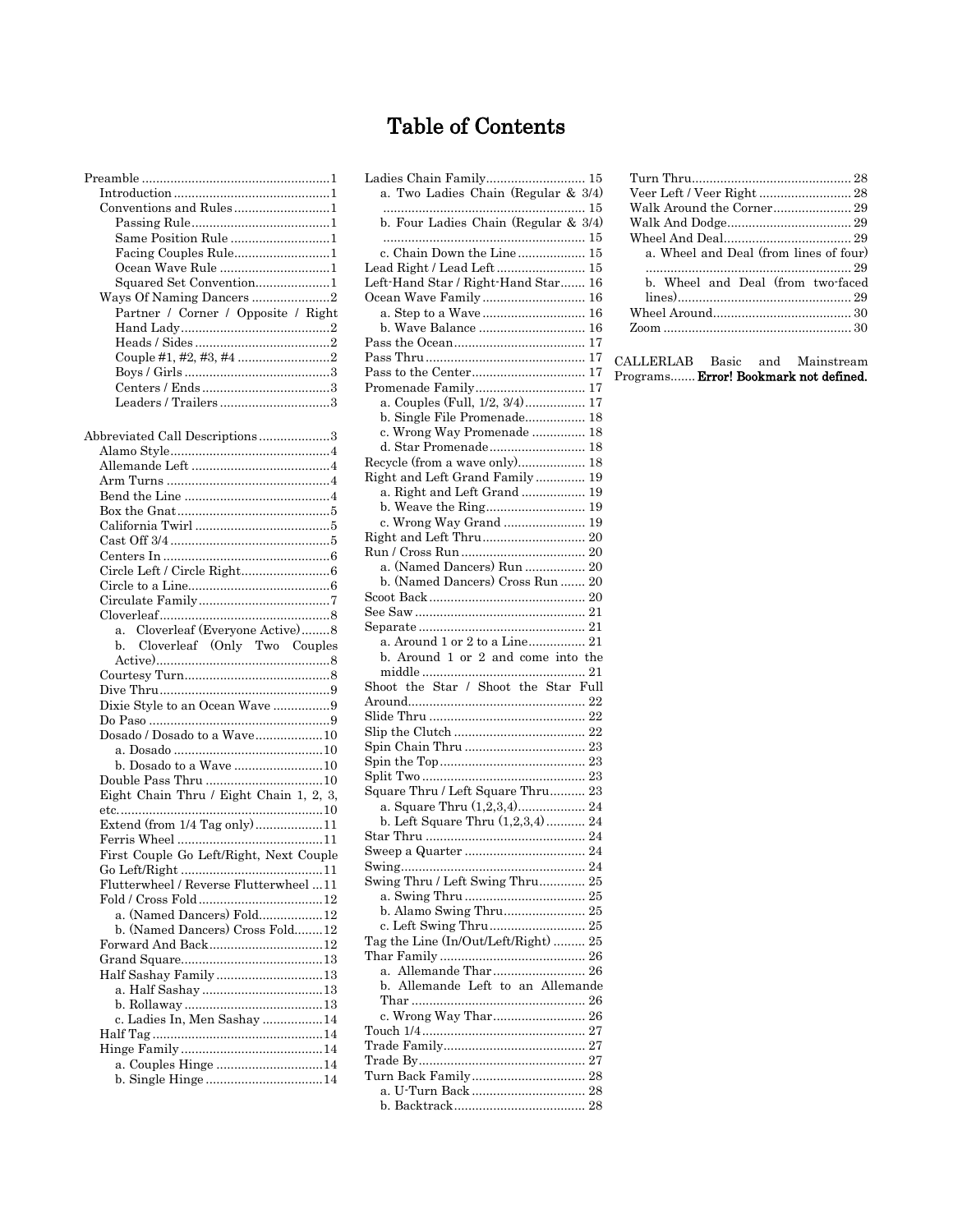# Preamble

# <span id="page-3-1"></span><span id="page-3-0"></span>Introduction

The CALLERLAB Abbreviated Definitions for Basic and Mainstream Square Dancing is an abbreviated version of the CALLERLAB Basic and Mainstream Definitions document which provides complete technical definitions of each call. Included is a short description of each call along with styling and timing. When appropriate, a teaching or calling hint is also included. For full details of a call, please consult the technical definitions document.

## <span id="page-3-2"></span>Conventions and Rules

## <span id="page-3-3"></span>Passing Rule

If the definition of a call has two dancers on the same path and requires them to walk past each other, they should pass right shoulders (unless otherwise specified) and continue. The mirror image version of a call has dancers pass left shoulders and continue (e.g., Left Double Pass Thru).

## <span id="page-3-4"></span>Same Position Rule

If two dancers are required to occupy the same position at the end of a call, and are facing in opposite directions from each other, they form a Right-Hand Mini-Wave. If an adjustment is necessary (since they are now two dancers side-by-side in a formation that expected one dancer), the adjustment is sideways, towards the outside of the group in which they were working.

## <span id="page-3-5"></span>Facing Couples Rule

A few specific calls that are defined to start from an Ocean Wave are also proper starting from Facing Couples. Examples include Swing Thru and Spin The Top. In these cases, the dancers first step into a momentary Right-Hand Ocean Wave and complete the call.

If the caller directs a left hand call (e.g., Left Swing Thru), the dancers first step into a momentary Left-Hand Ocean Wave.

If the Facing Couples rule is applicable, the call's definition in this document will have a comment to that effect. If there is no such comment, then the Facing Couples rule may not be used.

While the rule is called the Facing Couples Rule, it is generalized to include Facing Dancers stepping to a Right-Hand Mini-Wave and Facing Lines step to a Right-Hand Tidal Wave, etc.

Timing: Application of the Facing Couple Rule does not change the timing of the call.

#### <span id="page-3-6"></span>Ocean Wave Rule

Some calls that are defined to start from Facing Couples are also proper starting from a Right-Hand Ocean Wave. Examples include Right And Left Thru and Square Thru. In these cases, the dancers have already stepped forward toward the facing dancer and are ready to complete the remaining action of the directed call.

Teaching Tip: For the sake of dancer comprehension and teaching purposes, it may be necessary initially to have the dancers back up into facing couples, then step back into the wave and complete the call.

#### <span id="page-3-7"></span>Squared Set Convention

Calls that are defined as starting from Facing Dancers or Facing Couples are also proper starting from a Squared Set. The caller must identify which pair of couples is active (e.g., Heads, Boys).

The active dancers move forward into the center of the set and execute the call. If they end facing the same walls as the inactive dancers, they will remain in the center (e.g., Heads Square Thru 4, Heads Star Thru, Heads Touch 1/4).

If the call ends with the active dancers not facing the same walls as the inactive dancers, then the active dancers end back on Squared Set spots unless there is clear reason to remain in the center. (e.g., Dancers should return to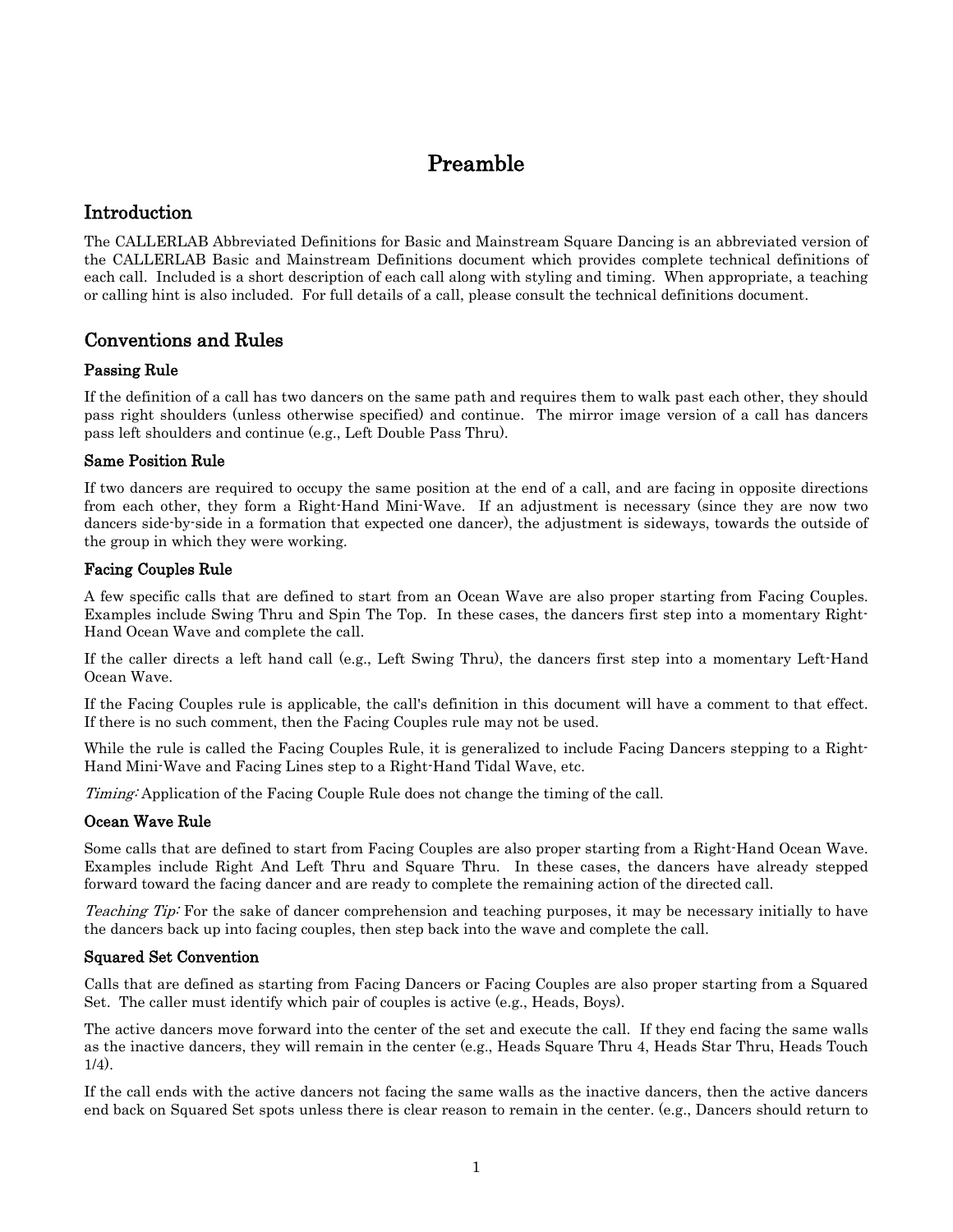Squared Set spots for Head Ladies Chain, Heads Right and Left Thru, Heads Pass Thru, or Heads Square Thru 3.)

<span id="page-4-0"></span>Timing: Moving into the center adds 2 beats to the timing for the move.

## Ways Of Naming Dancers

#### <span id="page-4-1"></span>Partner / Corner / Opposite / Right Hand Lady

Description: From a Squared Set of Normal Couples, each dancer's Partner is the adjacent dancer, and each dancer's Corner is the next dancer "around the nearest corner of the square" from them. The Opposite Lady is the lady across the set from each Man. The Right Hand Lady is the next lady around the square to each Man's right. From a Couple, or Mini Wave, each dancer is the other's Partner.

#### <span id="page-4-2"></span>Heads / Sides

Description: From a Squared Set, at the start of the tip, the Heads are the two opposing couples who are facing toward or away from the caller. The Sides are the two opposing couples who are standing perpendicular to the caller.



 $C =$  Caller  $H =$  Heads  $S =$  Sides

Dancers retain their Head or Side identity established when they first squared up. That is, "Heads" means "Original Heads".

When a Head Man is promenading with a Side Woman, the term "Heads" means "Head Boy And The Girl With You" (e.g., Heads Wheel Around). Similarly for "Sides".

The figure portion of singing calls almost always causes each woman to progress to a new man. Once this has happened, she temporarily takes on the Head/Side identity and home position of that man.

#### <span id="page-4-3"></span>Couple #1, #2, #3, #4

Description: From a Squared Set, at the start of the tip, the couple whose back is to the caller is Couple #1. The couple to their right is Couple #2, and so on moving counter-clockwise around the square.

Dancers retain their couple number as established when they first squared up.



The figure portion of singing calls almost always causes each woman to progress to a new man. Once this has happened, she temporarily takes on the couple number and home position of that man.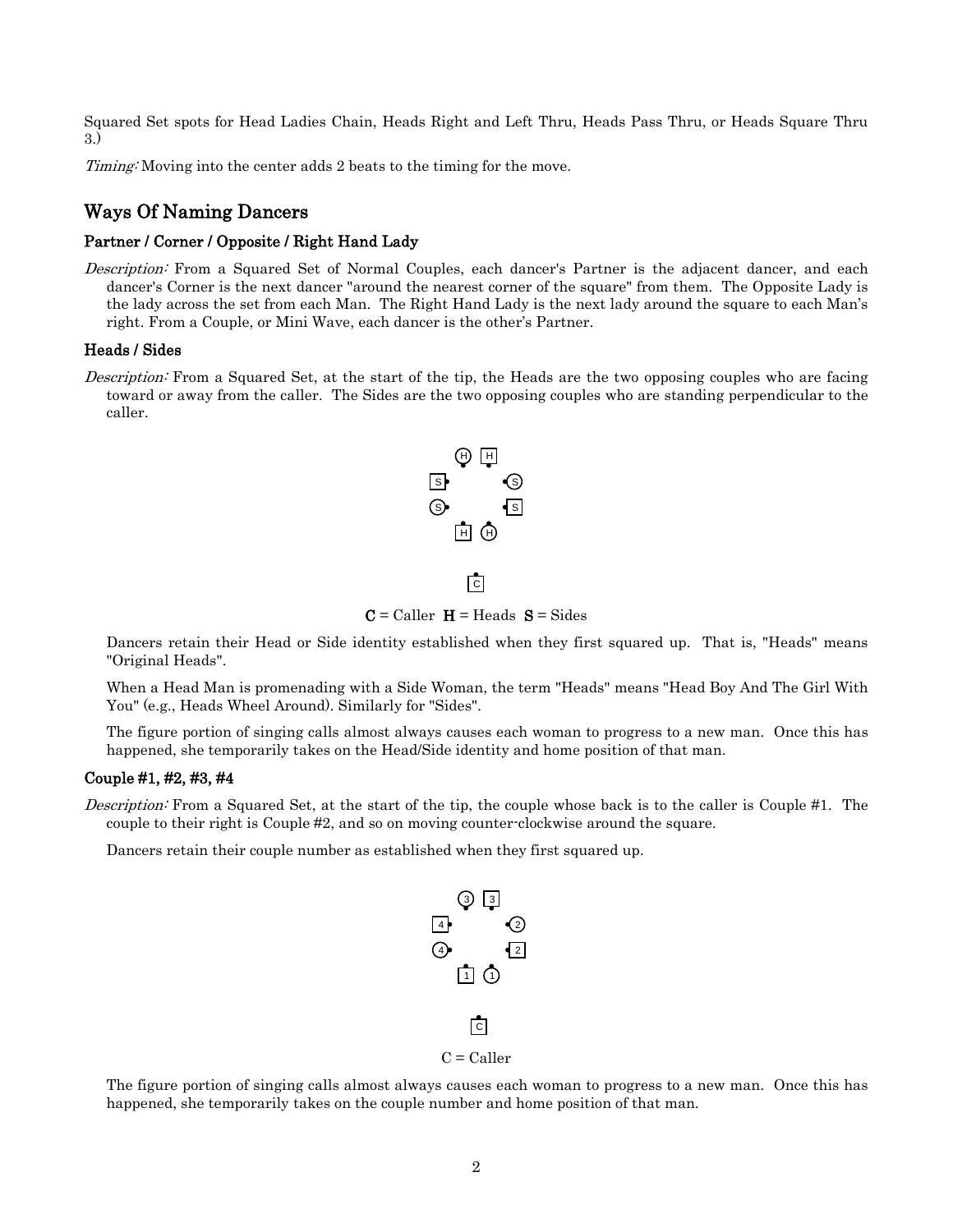"Couples 1 And 3" means the same thing as "Heads". Likewise, "Couples 2 and 4" means the same thing as "Sides".

## <span id="page-5-0"></span>Boys / Girls

Description: The Boys are those dancers who initially squared up as the left-side dancers of each couple. The Girls are those dancers who initially squared up as the right-side dancers of each couple. The terms Men, Gents, Gentlemen, and Guys are synonymous with Boys. The terms Women, Ladies, and Gals are synonymous with Girls. No matter the actual genders of the dancers, those who initially squared up on the left-side of each couple will play the role of Boys; right-side dancers will play the role of Girls.

#### <span id="page-5-1"></span>Centers / Ends

Description: Dancers near the center of the square (or formation) are called centers. Dancers on the outside of the square (or formation) are called Ends.

#### <span id="page-5-2"></span>Leaders / Trailers

An understanding of Leaders and Trailers is important, as they are used to define calls (e.g., Cloverleaf) and teach calls (e.g., Zoom). Also, these terms are used by some callers during a dance (e.g., Leaders Trade).

<span id="page-5-3"></span>Description: In any box-type formation, those facing out of the box are Leaders and those facing into the box are Trailers.

# Abbreviated Call Descriptions

The call descriptions are in alphabetical order. Each abbreviated call description contains up to 8 parts.

- 1. Name of the call. This is how the call is listed on the dance program. Usually this is also how the call is called.
- 2. *Starting formation.* Common starting formations are listed. In rare cases, the word "only" appears indicating that only the listed starting formations and no others are to be used.
- 3. Dance action. A description of how to do the call either in English words, other calls, or a combination of both. Complex calls are described sequentially, part by part.
- 4. Ending formation. The ending formations are given so that the reader can double check his understanding of the call.
- 5. Timing. While executing each call, the dancers should take one step for each beat of music. The number of steps (or beats) for each of the calls as approved by the Mainstream Committee.
- 6. Styling. The recommended styling, including arm position, handholds, and skirt work, is given.
- 7. Calling Tip. Calling Tips are given to help callers learn how to call the call.
- 8. Teaching Tip. Teaching Tips are given to help dancers learn the call and to help callers learn better ways to teach the call. CALLERLAB publishes an entire document "Teaching Tips for Basic and Mainstream" which has much more information on this topic.

For more information about any call, please refer to the following CALLERLAB documents available on the internet:

| "Basic / Mainstream Definitions"   | http://www.callerlab.org/Default.aspx?tabid=610&id=7   |
|------------------------------------|--------------------------------------------------------|
| "Basic / Mainstream List"          | http://www.callerlab.org/Default.aspx?tabid=610&id=6   |
| "Basic / Mainstream Teaching Tips" | http://www.callerlab.org/Default.aspx?tabid=610&id=317 |
| "Glossary"                         | http://www.callerlab.org/Default.aspx?tabid=737&id=124 |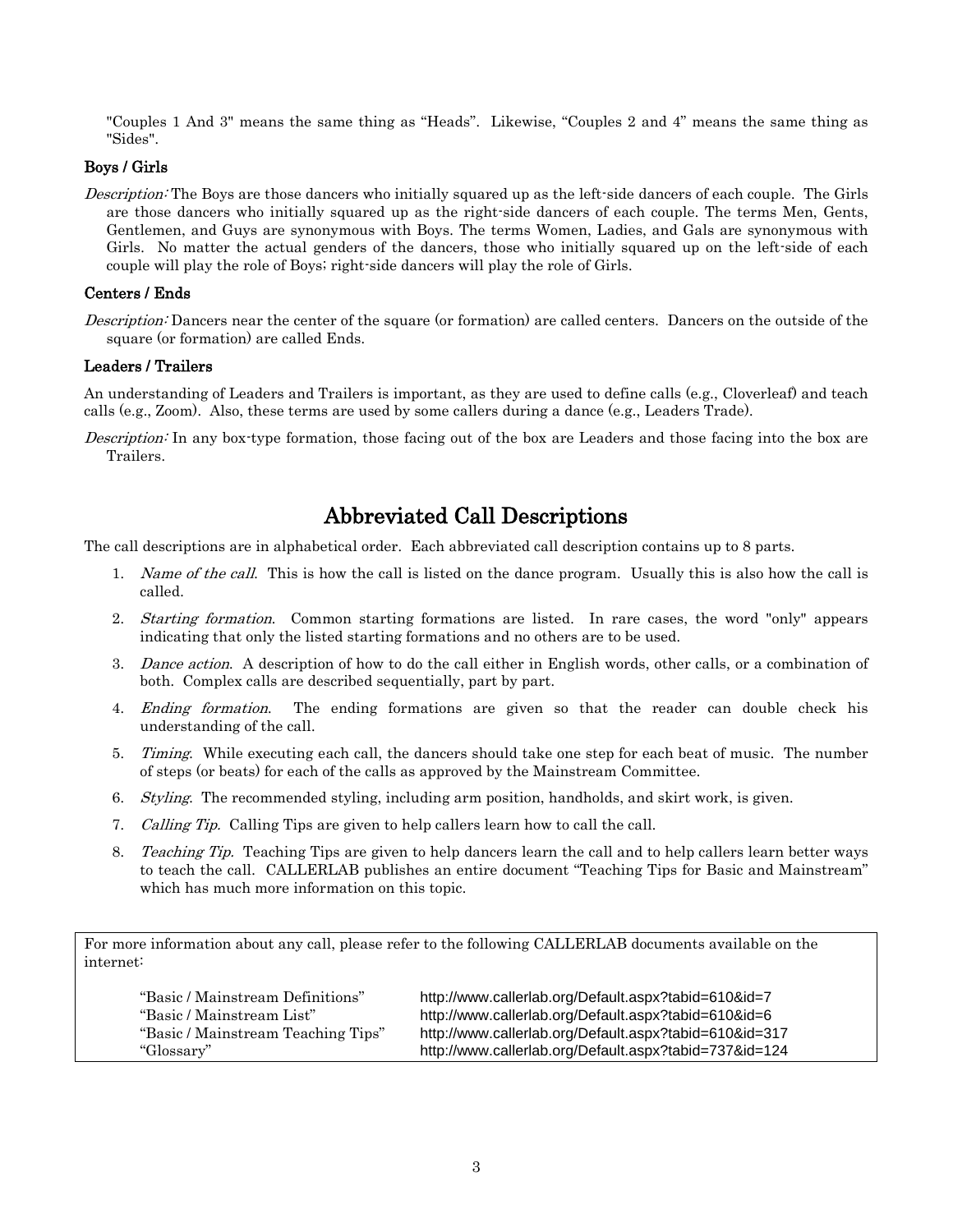## <span id="page-6-0"></span>Alamo Style

Starting formation: same as Allemande Left

Dance action: Dancers start an Allemande Left but continue the Arm Turn until the men are looking toward the center of the square and the women are looking out. Maintain the left handhold and join right hands with the adjacent dancer to form an Alamo Ring.

Ending formation: Alamo Ring

Timing: 4

Styling: Bring both hands up at the same time, sliding smoothly out of the forearm grip of the Allemande Left, to blend into the same styling as Step to a Wave.

<span id="page-6-1"></span>Calling Tip: Balance is a fun call to use with Alamo Style.

## Allemande Left

Starting formations: Any formation where dancers can conveniently turn 90 degrees or less to face their corner.

Dance action: If necessary, dancers individually turn in place up to 90 degrees, so that the men are facing wrong way promenade direction and the women are facing promenade direction. Left Arm Turn at least halfway around (180 degrees) until the men are facing promenade direction and the women are facing wrong way promenade direction. Step Thru.

*Ending formation:* Right and Left Grand Circle with everyone facing their partner.

Timing: 1/2 arm turn: 4-6; 3/4 arm turn: 6-8; Full arm turn: 8

Styling: Forearm handhold

Teaching Tips: Dancers learn where their corner is by gradually being exposed to a wider variety of Allemande Lefts as they gain experience. Callers must teach counter dancing for these type calls, i. e.: resistance with each other for turning. Do not squeeze with the hands.

# <span id="page-6-2"></span>Arm Turns

Starting formations: Facing Dancers; any Wave including Alamo Ring or Mini-Wave

Dance action: Dancers join indicated (Right or Left) forearms and dance forward around each other as far as directed or as necessary for the next call (e.g. Right Arm Turn Partner, To The Corner, Allemande Left).

Ending formation: Dependent on the next call.

Timing: 1/2: 4, 3/4: 4 to 6, Full: 6 to 8

Styling: Arms are held past the wrist but not past the elbow joint. Each dancer places the hand on the inside of the arm of the person with whom he/she is to work. Do not squeeze tightly. The pivot point of the turn is the center of the joined forearms.

<span id="page-6-3"></span>Teaching Tip: Callers should teach counter dancing as in Allemande Left.

## Bend the Line

Starting formations: One-Faced Line, Two-Faced Line, Tidal Line of 6 or 8

Dance action: Each half of the line, working as a unit, turns 90 degrees to face the center of the formation.

Ending formation: Lines of 4 will end in facing couples. Tidal line of 6 or 8 will end in facing lines.

Timing: 4 for lines of 4, 6 for tidal line of 6 or 8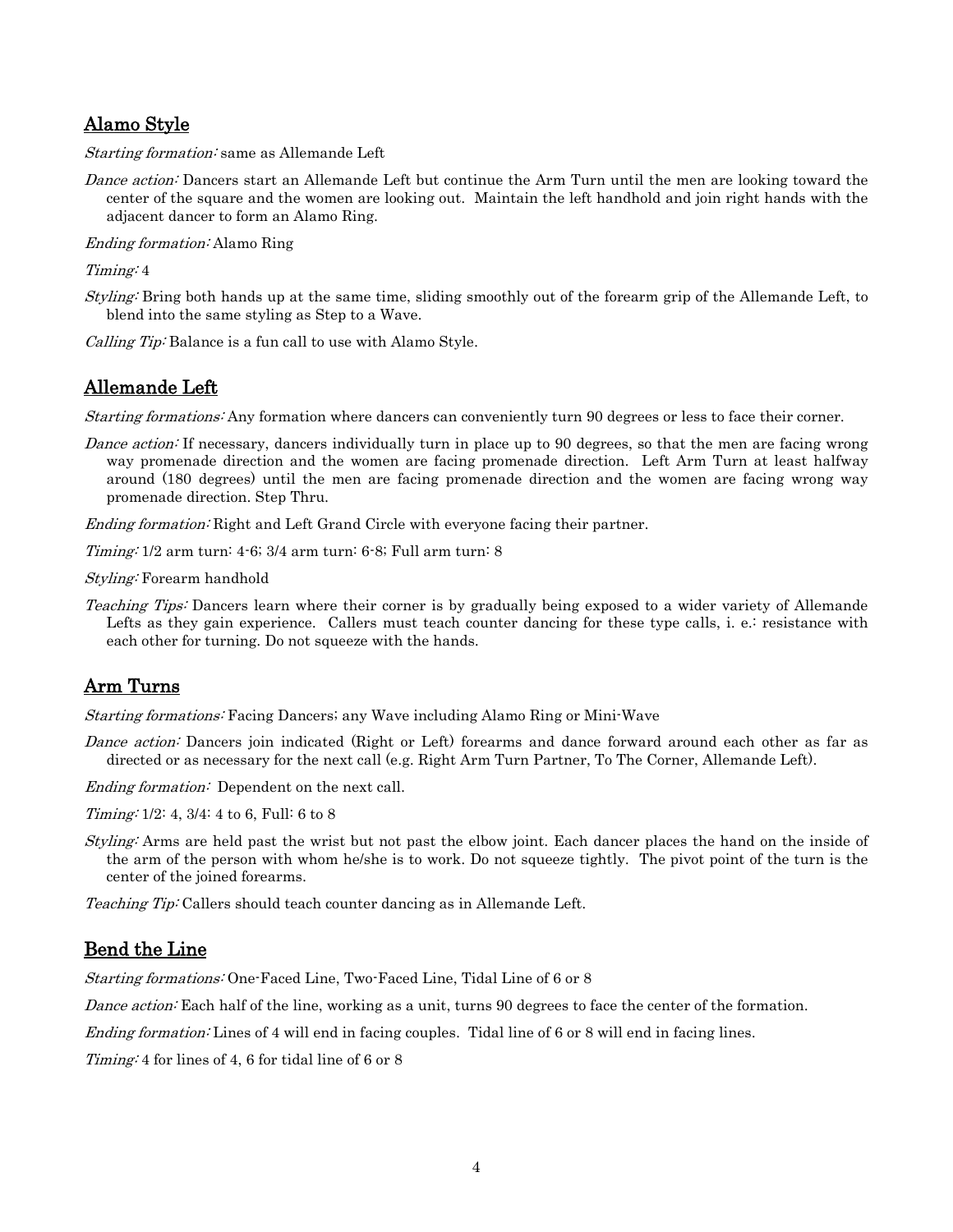Styling: From a line of 4, as the ends move forward, the centers back up equally. Use a couple handhold. If a new line is formed, immediately join hands in the new line. From a line of 6 or 8, retain handholds in each half of the line. As the very ends move forward, the very centers back up equally. Adjust to end in facing lines.

## <span id="page-7-0"></span>Box the Gnat

Starting formation: Facing Dancers (man and lady only).

- Dance action: Dancers step forward, join and then raise their right hands. The lady steps forward and does a leftface U-Turn Back under the raised joined hands, as the man walks forward and around the lady while doing a right-face U-Turn Back. Each dancer ends in the other's starting position.
- Ending formation: Facing Dancers with right hands joined in a handshake position.

Timing: 4 steps from point of contact.

Styling: Start with a handshake position. The joined fingers must be held so that the man's fingers may turn over the lady's fingers easily while still providing some degree of security or stabilization.

<span id="page-7-1"></span>Teaching Tip: Action begins with a very slight pull, release the tension and reconnect at the end.

## California Twirl

#### Starting formation: Normal Couple only

Dance action: Dancers raise joined hands to form an arch and exchange places with each other by having the woman walk forward and under the arch along a tight left-turning semi-circle. The man walks a slightly wider right-turning semi-circle. Dancers have exchanged places, passing right shoulders, and are both facing in the opposite direction from which they started.

#### Ending formation: Couple

#### Timing: 4

Styling: Man and woman use a loose hand grip. Outside hands are in natural dance position. For smoothness, the joined hands should move backward slightly while being raised to form the arch; this will give the dancers an initial turning motion toward each other.

It is important that the man does not "wind" or "crank" the woman. The man's hand should be used to aid the woman's stability as she provides her own momentum.

Hands should be adjusted to couple handholds after completion of the call.

*Teaching Tip:* The woman knows where her head and hands are, so she should lift her own hand far enough to avoid her head. If she is not comfortable raising her arm, or if the man's arms are not long enough, the dancers should slide out of the handhold, and gesture with fingertips at an imaginary arch.

## <span id="page-7-2"></span>Cast Off 3/4

Starting formations: Mini-Wave, Line of 4.

- Dance action: From a Mini-Wave, the pivot point is the handhold between the two dancers. Turn 3/4 around the pivot point. From a Line of 4, the pivot point is the End of the line. Each half of the line works as a unit and turns away from the center of the line for 3/4 of a circle (270 degrees).
- Ending formations: From a Mini-Wave, Cast Off 3/4 ends in a Mini-Wave. From a One-Faced Line or a Two-Faced Line, Cast Off 3/4 ends in Facing Couples. A Three and One Line ends in a Box. An Inverted Line remains an Inverted Line.

Timing: 6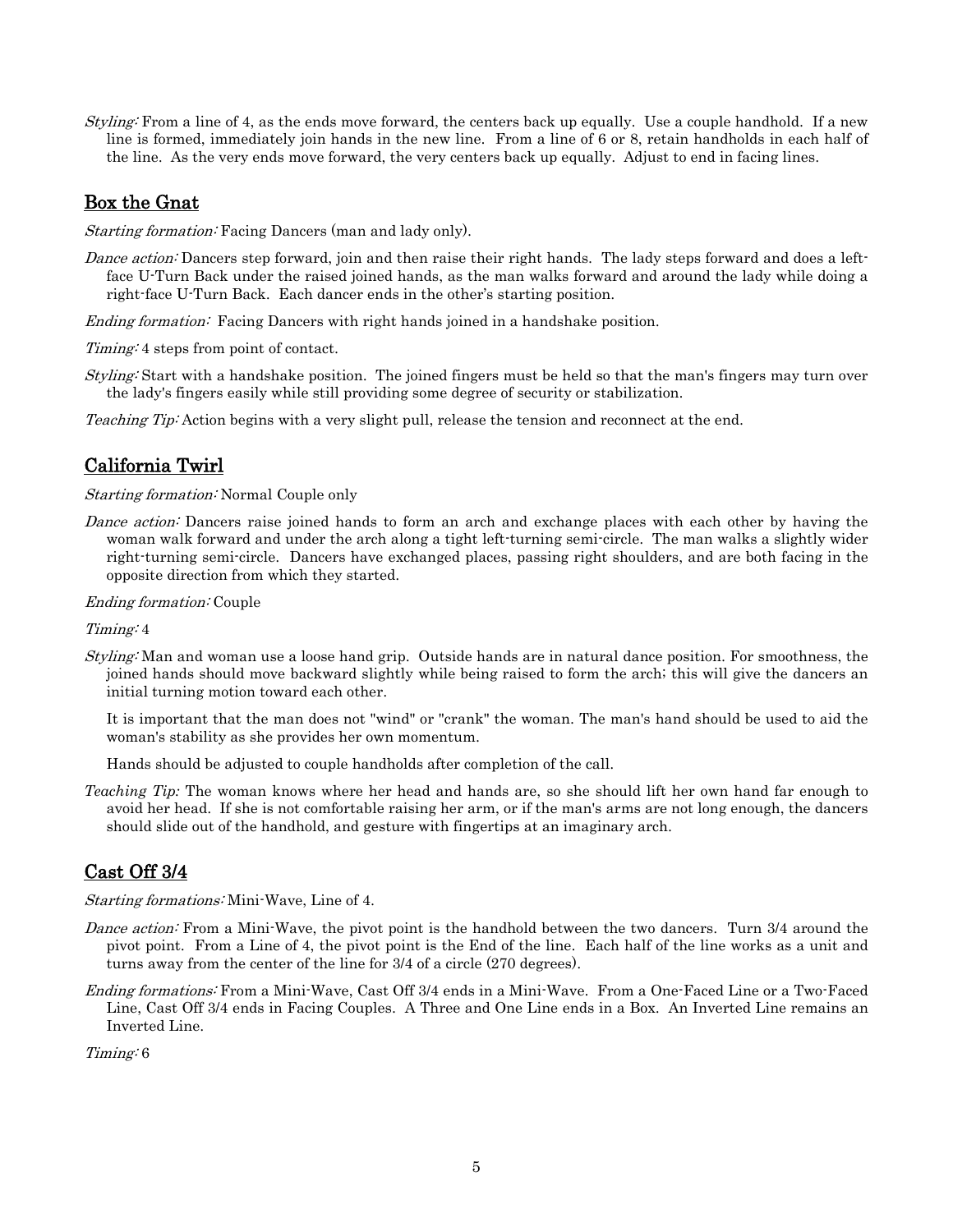- Styling: Dancers retain their current handhold (i.e. dancers in a Mini-Wave retain their Ocean Wave handhold while dancers in a Couple retain their Couple handhold) throughout the call. An elbow hook should NOT be used.
- Teaching Tip: When teaching Cast Off from Waves, have the Dancers keep their Inactive Hand Down until the Cast Off is complete. If the Inactive Hand comes up too soon, New Dancers will have a tendency to re-establish the Wave prematurely with the wrong dancers. As with Centers In, Cast Off is a stand alone call. However, from a Completed Double Pass Thru formation Centers In and Cast Off 3/4 is a frequently used combination and is fun for the dancers to make a little noise while Casting Off away from the center.

## <span id="page-8-0"></span>Centers In

- Starting formations: Completed Double Pass Thru, Eight Chain Thru. More generally, a Couple with their backs to the center of the set, each center dancer directly looking at an outside dancer.
- Dance action: Without changing facing direction, the outside dancers step away from each other to make room for the center dancers, who step forward to end between them.
- Ending formations: Various. From Completed Double Pass Thru, Lines Facing Out. From Eight Chain Thru, Inverted Lines with Ends Facing In.

Timing: 2

Styling: As center dancers step between the outside dancers they take hands with them, as appropriate (couple handhold if facing the same direction or Ocean Wave styling if facing opposite directions). An elbow hook should NOT be used.

<span id="page-8-1"></span>Teaching Tip: Stress that "Centers In" is a standalone call and is NOT always followed by Cast Off 3/4.

## Circle Left / Circle Right

Starting formations: Squared Set, Infacing Circle Of 2 or more dancers, Facing Couples

Dance action: Dancers join hands with adjacent dancers to form a circle and move the circle in the indicated direction, or to the left if no direction was given. The amount to circle may be a specified distance or until the next command is given (e.g., Circle Left ... Circle Right).

Ending formations: Same as starting formation, except a Circle of 8 dancers may end at home in a Squared Set.

Timing: 8-dancer Circle – 1/4: 4; 1/2: 8; 3/4: 12; Full: 16 4-dancer Circle – 1/4: 2; 1/2: 4; 3/4: 6; Full: 8

- Styling: As dancers join hands (couples handhold) to form a circle, they face slightly left or right as directed. All dancers walk forward with joined hands, elbows bent comfortably so that hands are above the elbow. In a circle of alternating men and women, men's palms are up and women's palms are down. In a circle where same genders are adjacent, right palms are up and left palms are down.
- Teaching Tip: Dancers should turn their body slightly toward the direction of motion and shuffle their feet to the beat of the music so that they dance smoothly forward without bouncing.

## <span id="page-8-2"></span>Circle to a Line

Starting formation: Eight Chain Thru

Dance action: Each group of facing couples Circle Left 1/2 (180 degrees). The left-side dancer in the new outside couple releases the left handhold and slides sideways to the left to become the left end of a One-faced Line (which faces the line formed by the other four dancers). All other handholds are maintained. The other dancers continue circling, gradually blending into the One-Faced Line by unwinding the circle. The final dancer replaces the unwinding action with a forward and left-turning twirl, walking under an arch made with the adjacent dancer, similar in action to a California Twirl.

Ending formation: Facing Lines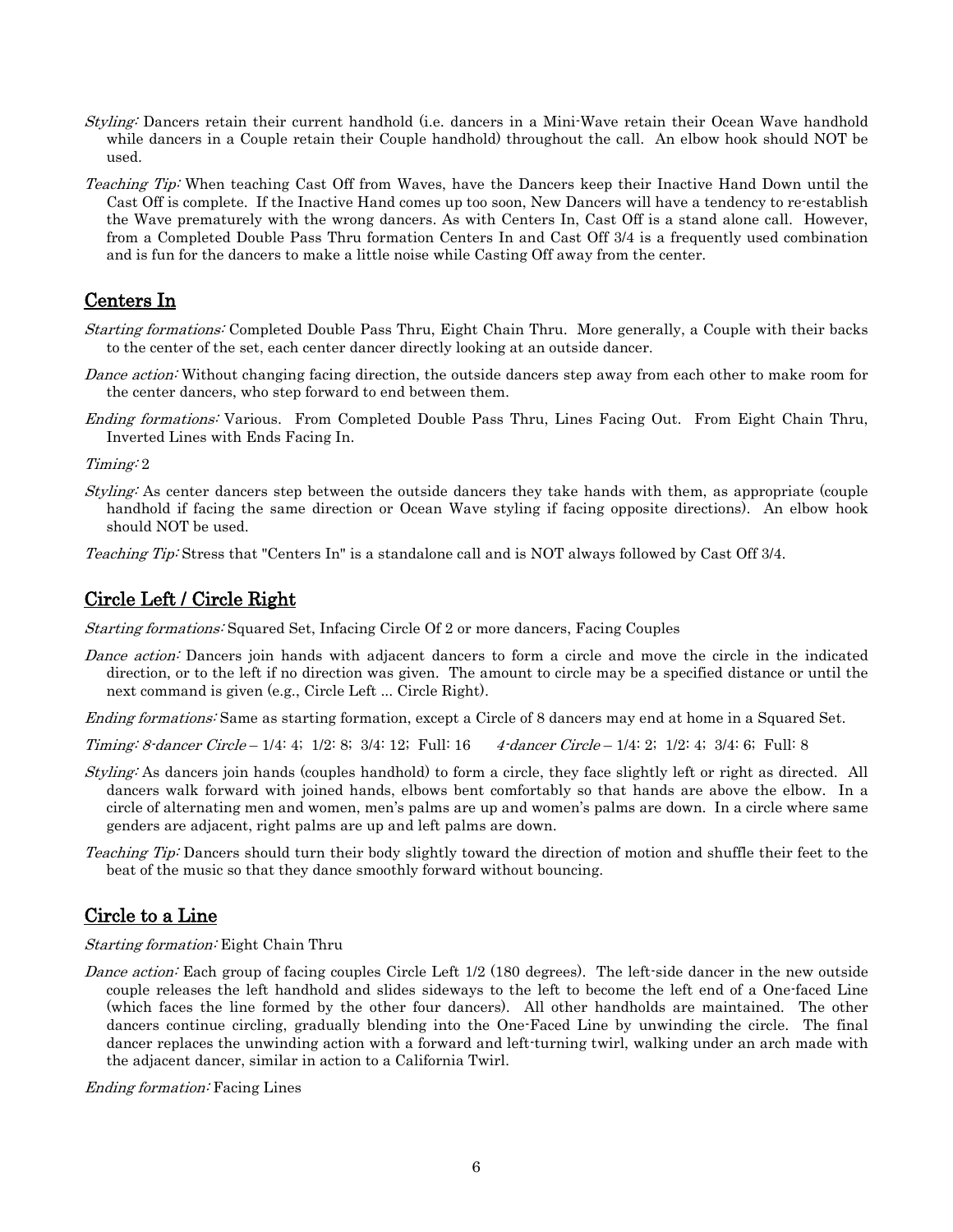Timing: 8

- Styling: The circle portion is the same styling as in Circle Left. Dancers lead the twirl under the arch by raising their joined hands into an arch.
- *Calling and/or Teaching Tip:* Some callers identify who "breaks" (i.e., who lets go with the left hand to become the left end of the final line). These helping words are optional; if used, they refer to the outside left-side dancer after Circle Left 1/2.

# <span id="page-9-0"></span>Circulate (Family)

Starting formations: Waves, Columns, Lines, Two-Faced Lines.

Dance action: Directed (active) dancers move forward along the circulate path to the next position. The circulate paths for various formations are indicated by the dotted lines in the diagrams.

(a) (NAMED DANCERS) CIRCULATE: Boys, Girls, Centers or Ends circulate.

(b) ALL 8 CIRCULATE: Dancers in a column follow the column circulate path. Dancers in a wave or line follow the wave or line circulate path.

(c) COUPLES CIRCULATE: Each couple, working as a unit, moves forward along the Couples Circulate path.

(d) SINGLE FILE CIRCULATE: Each dancer moves forward along the Column Circulate path.

(f) SPLIT CIRCULATE: The formation is divided into two separate boxes. Dancers move forward along their own Box Circulate path.

(e) BOX CIRCULATE: Each dancer moves forward along the Box Circulate path.

Ending formation: Same as starting formation.

Timing: Single File Circulate, 2; all other circulates, 4

Styling: Use normal couple handholds when doing a Couples Circulate. Arms should be held in natural dance position and ready to assume appropriate position for the next call.

Teaching Tip: Make sure the dancers understand that they are following a path to a position which another dancer has vacated.







General Lines circulate paths General Column circulate path General Box circulate path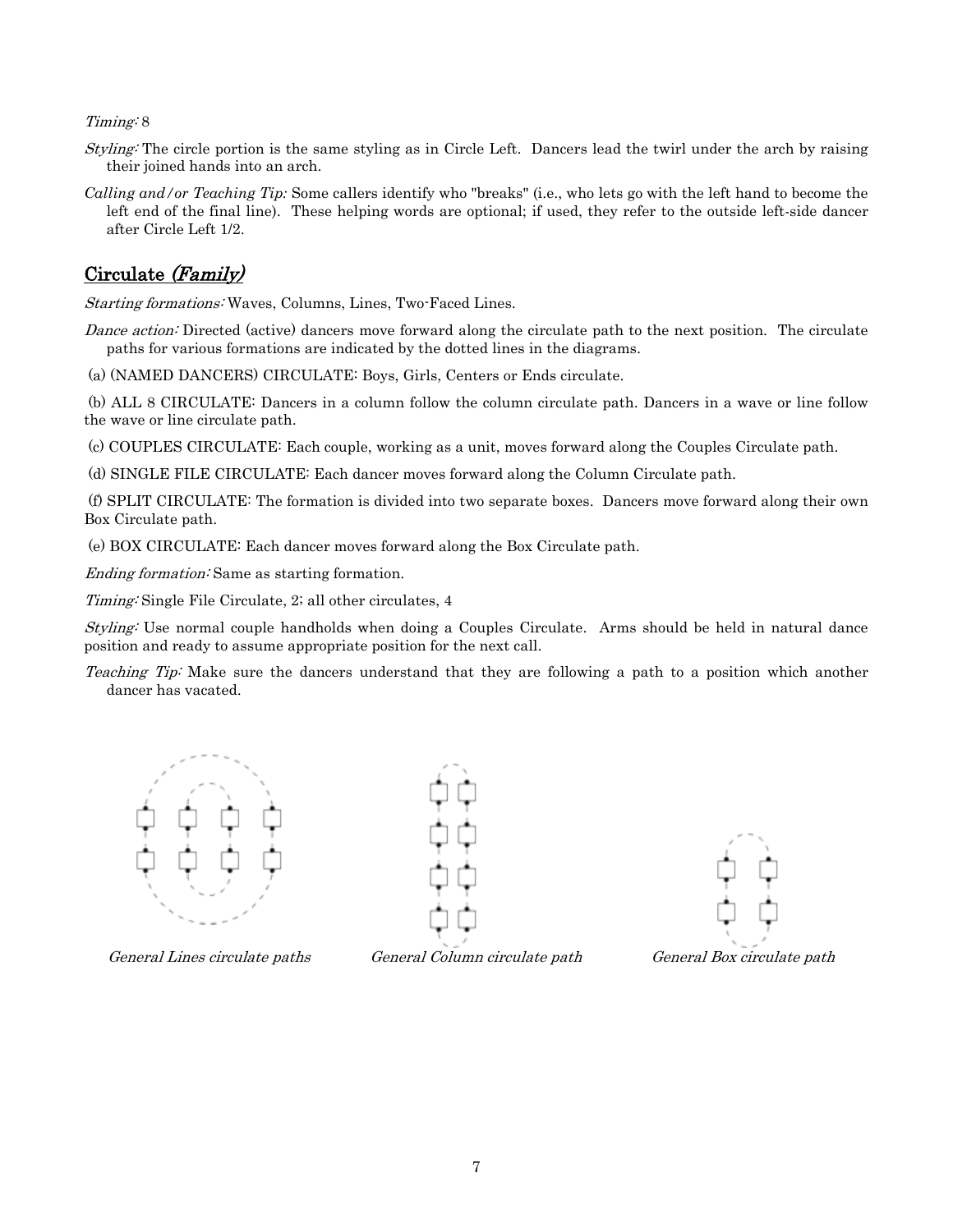## <span id="page-10-0"></span>**Cloverleaf**

## <span id="page-10-1"></span>a. Cloverleaf (Everyone Active)

#### Starting formation: Completed Double Pass Thru

*Dance action:* The lead dancers in each tandem separate and move away from each other in a three quarter (270 degrees) circle. When each lead dancer approaches another lead dancer from the other side of the square, they both reach with outside hands, blending into a couple handhold as they continue into the center of the square. Each trailing dancer follows the lead dancer in front and ends directly behind that same dancer, taking the hand of the trailing dancer from the other side of the square.

#### Ending formation: Double Pass Thru

Timing: 8

- Styling: Arms are held in natural dance position, skirt work optional. As dancers meet each other, a couple handhold should be used.
- Teaching Tip: A "Cloverleaf" ramp at a highway intersection, or one leaf of a "four-leaf clover" paints a very good picture of the dance path to be followed.

## <span id="page-10-2"></span>b. Cloverleaf (Only Two Couples Active)

Starting formation: Anywhere two couples are facing out of the set (e.g., Trade By)

Dance action: The designated dancers must be facing out of the set. If they are in the center of the set, they first step forward. Next they separate and move away from each other in a three quarter (270 degrees) circle. When they meet another dancer from the other side of the set, they become a couple facing in. If there is no dancer in front of them, they can step into the center.

Ending formation: Various. The active dancers will be Couples facing in.

Timing: Active dancers: 6 (or, if they move into the center, 8); Inactive dancers: 0 (if they start as centers) or 2 (if they start as ends).

## <span id="page-10-3"></span>Courtesy Turn

Starting formation: Couple (at Basic and Mainstream, a Normal Couple only), or a man and a woman who are facing

- Dance action: Woman places her left hand, palm down, on the man's left hand which is palm up. Man places right hand in the small of the Lady's back. Working as a unit, the Man backs up while the Lady walks forward. The turning point is midway between the dancers. Facing dancers blend into a Normal Couple as they perform this action.
- Ending formation: Couple. Unless specified by the caller, the couple faces the center of the set or the center of the formation in which they are working. If the call started with a man and a woman who are facing, the couple turns to end facing the same direction in which the man had been facing.

Timing: 4

- Styling: When the Lady places her hand on top of the Man's, she curls fingers over outside of man's fingers. This will allow him to better lead her through the turning motion, especially if she provides a slight counter resistance. The Lady's right hand should remain in ready dance position or holding her skirt. At the end of the Courtesy Turn, the handhold should return to the usual Couple handhold.
- Calling/Teaching Tips: The phrase "And a Quarter More" can be used after Courtesy Turn, which adds an additional 90 degrees to the turn. The phrase "Full Turn" can also be used, which would cause couples to turn a full 360 degrees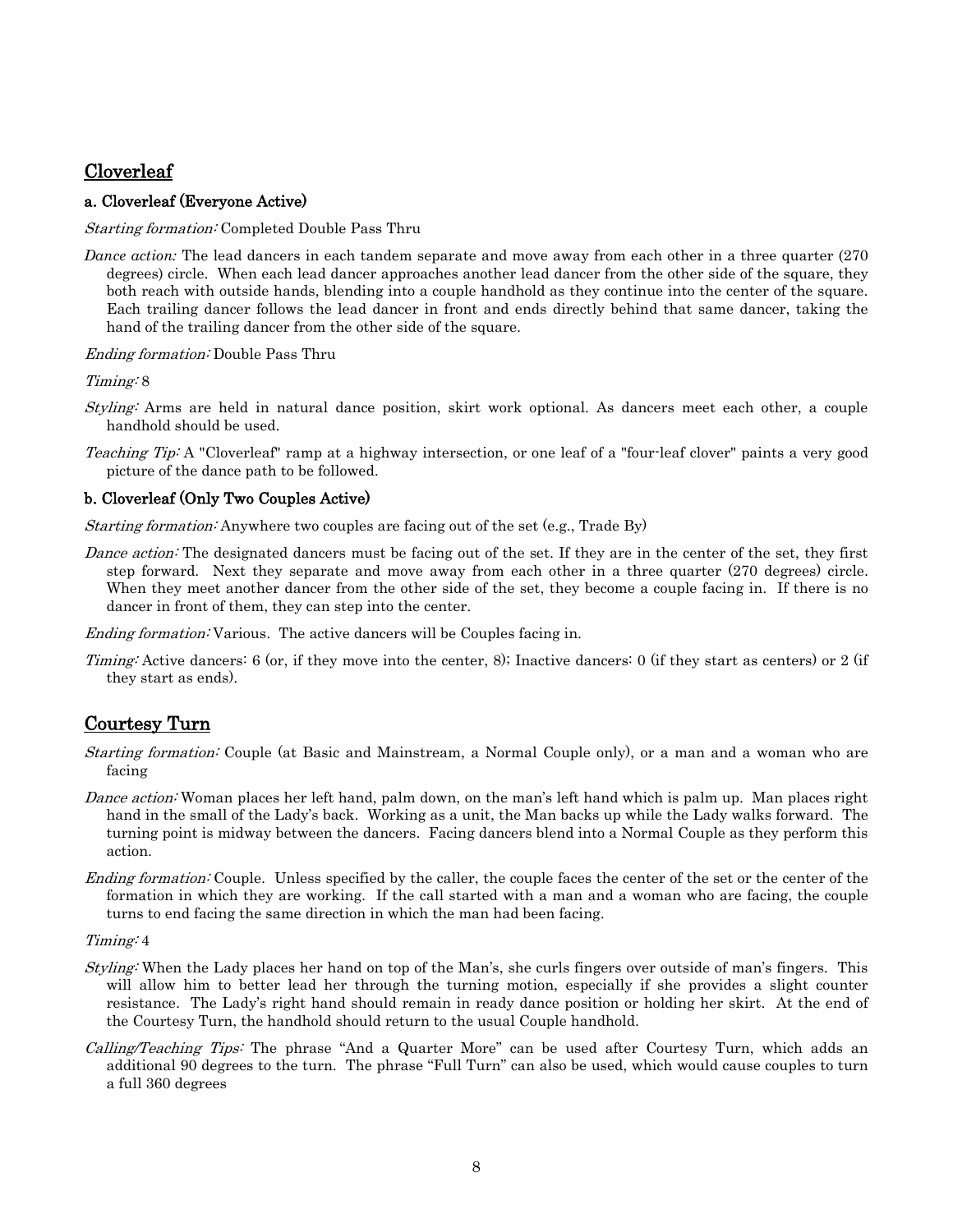## <span id="page-11-0"></span>Dive Thru

Starting formation: Facing Couples (at least one of which is normal)

- Dance action: One couple makes an arch by raising their joined hands, while the other couple ducks under the arch. Both move forward. The couple making the arch does a California Twirl.
- Unless otherwise specified, the couple whose back is to the center of square makes the arch, and the outside couple ducks under. If neither couple has its back to the center of the set, then the caller must specify who is to make the arch, or who is to Dive Thru the arch, or preferably both.

Ending formation: Tandem Couples

Timing: Couple diving under: 2, couple making the arch: 6

Styling: The couple making the arch uses a loose handhold. Stand far enough apart to allow another couple to dive under. It is permissible for dancers making the arch to part hands momentarily if it is uncomfortable to reach over diving dancers. The couple making the arch should keep the arch, and blend smoothly into the California Twirl, rather than dropping their hands and then raising them again.

Couple diving under uses couple handhold. Bend low enough and stay close enough to partner to move comfortably underneath the arch.

Calling Tip: The couple making the arch must be a normal couple in order to be able to do the California Twirl. Dive Thru is almost always called from an Eight Chain Thru formation, ending in a Double Pass Thru formation.

## <span id="page-11-1"></span>Dixie Style to an Ocean Wave

Starting formation: facing couples or facing tandems.

Dance Action: From Facing Couples, the right-hand dancer steps forward and to the left to become the lead dancer in a tandem. Lead dancers right pull by and Left Touch ¼ with the other trailing dancer. The new centers (original trailers) join right hands to become centers of a Left Hand Ocean Wave.

Ending formation: Left Hand Ocean Wave.

Timing: 6

Styling: The lead dancers start with hand shake hold and adjust to ocean wave styling for turning and forming the left hand wave. The trailing dancers should adjust their bodies by turning slightly to the right and have their hands in "Ready Dancing Position" in order to receive the lead dancer coming toward them.

<span id="page-11-2"></span>Calling/Teaching Tip: Often preceded with "Ladies Lead".

## Do Paso

- Starting formation: Right and Left Grand Circle; Infacing Circle Of 4, 6 or 8; or any formation where you end up facing your partner and have your left hand available.
- Dance action: Left Arm Turn with partner until facing corner and release armhold. Right Arm Turn with corner until facing partner and release armhold. If there is no further instruction, Courtesy Turn partner to end facing the center of the set. Otherwise, follow the next instruction, which will start with a Left Arm Turn with partner, or with a left-handed Facing Dancer call.
- Ending formation: Facing center of set if ended with a Courtesy Turn; otherwise, either turning partner by the left, or facing partner with a left hand available as necessary for the additional call.

Timing: 12

Styling: All dancers' hands in position for forearm turns, alternating left and right. When the Courtesy Turn portion of the Do Paso is replaced by a different call, then the styling for that call is used instead.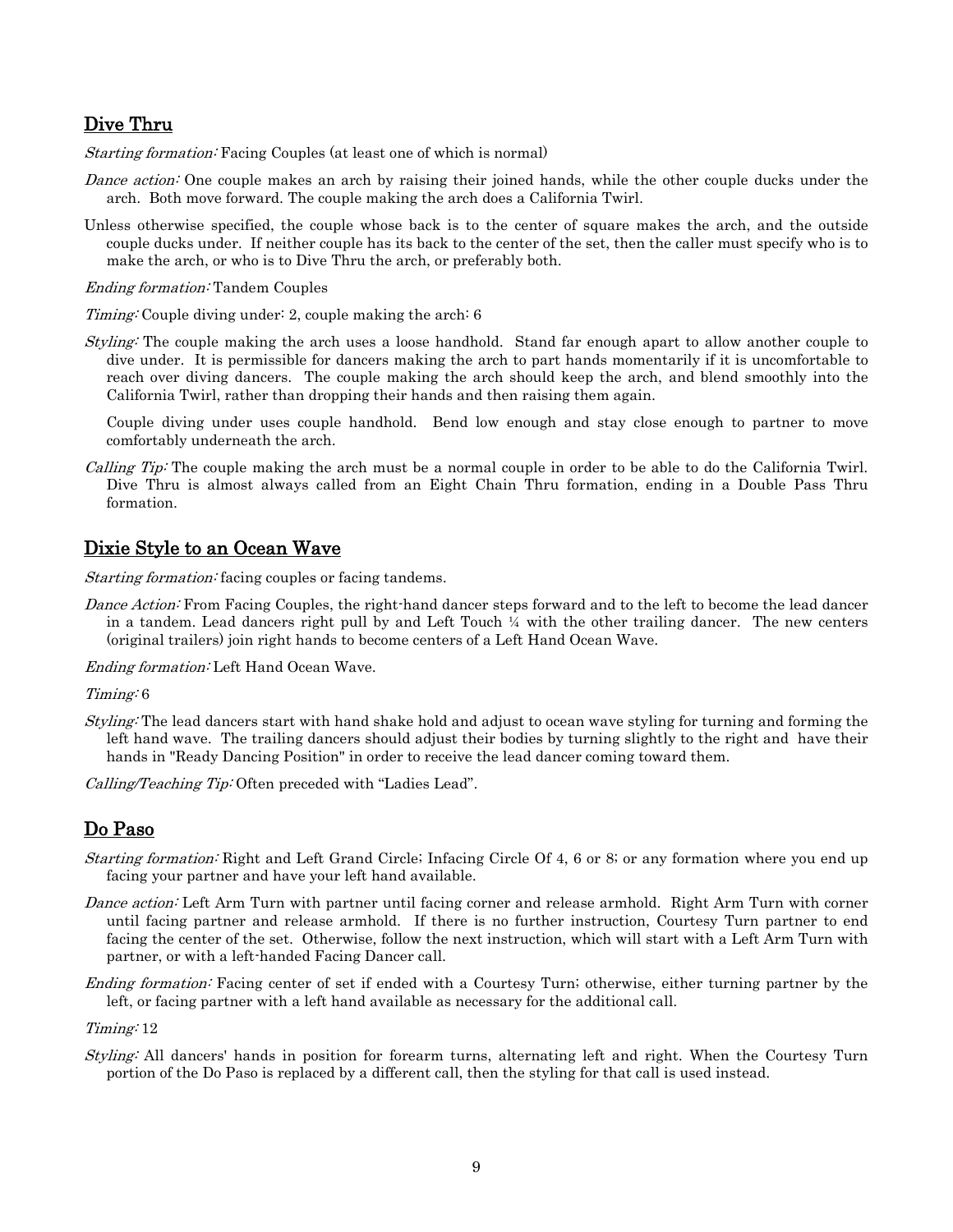*Calling Tip:* Variety can be achieved by using various preceding calls (e.g. Walk Around the Corner) to lead into the Do Paso, however it is not required. Do Paso is a standalone call.

## <span id="page-12-0"></span>Dosado / Dosado to a Wave

#### <span id="page-12-1"></span>a. Dosado

Starting formation: Facing Dancers

Dance action: Dancers walk forward (passing right shoulders), slide sideways to their right (back to back with each other), walk backwards (passing left shoulders) and slide slightly to their left to return to their starting position. The Ocean Wave Rule applies to this call.

Ending formation: Facing Dancers

Timing: SS with corner, 6 steps; with partner, 6; from a Box formation, 6; SS across the set, 8

Styling: Arms in natural dance position, move right shoulder slightly forward while passing each other by the right. Move left shoulder slightly forward while backup up passing each other by the left.

Teaching Tip: Remind the dancers that the action is done in one smooth motion without changing facing directions. As an additional reminder, ask dancers to look each other in the eyes at the end of the action.

#### <span id="page-12-2"></span>b. Dosado to a Wave

Starting formation: Facing Dancers

Dance action: In one smooth motion, Dosado then Step To A Wave.

Ending formation: Right-Hand Mini-Wave

Timing: 6

<span id="page-12-3"></span>Styling: Follow the styling for Dosado and Step To A Wave.

## Double Pass Thru

Starting formation: Double Pass Thru

Dance action: Dancers move forward, passing right shoulders with two other dancers.

Ending formation: Completed Double Pass Thru.

Timing: 4

<span id="page-12-4"></span>Styling: Same as Pass Thru.

## Eight Chain Thru / Eight Chain 1, 2, 3, etc.

#### Starting formation: Eight Chain Thru

- Dance action: Facing dancers join right hands and pull by (this completes an eight chain one). The center facing dancers join left hands and pull by while the outside dancers do a courtesy turn (this completes an eight chain two). Repeat these actions in sequence to achieve eight chain three, eight chain four, etc. Eight chain thru is the same as eight chain eight.
- *Ending formation:* Even numbers  $(2, 4, 6, 8)$  end in an eight chain thru formation. Odd numbers  $(1, 3, 5, 7)$  end in a trade by formation.

Timing: 8 hands, 20 steps; 4 hands, 10 steps.

Styling: Use same styling as in courtesy turn and right and left grand. Emphasis should be placed on the courtesy turn in that portion of the basic so that dancers can maintain an eight chain thru formation and not be allowed to drift into a right and left grand type of movement.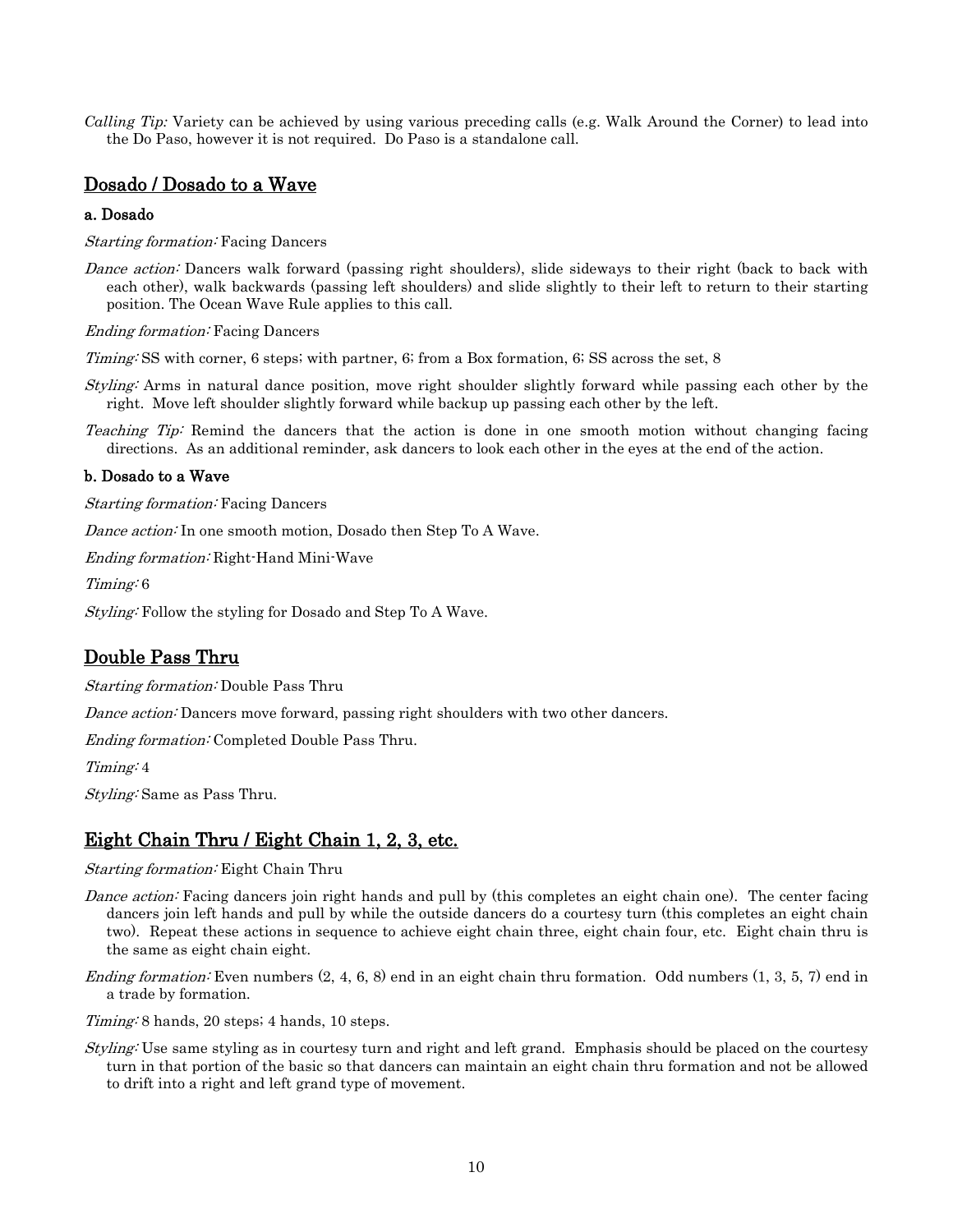# <span id="page-13-0"></span>Extend (from 1/4 Tag only)

Starting formation: 1/4 tag formation only.

Dance action: Dancers in the wave release handholds and step forward to the couple they are facing and form an ocean wave. If the original wave was right-handed, form a right-hand wave. If the original wave was lefthanded, form a left-hand wave.

Ending formation: Parallel Ocean Waves

Timing: 2

Styling: All dancers move forward smoothly during the call. Use ocean wave styling.

Teaching Tip: If you were a Center in the starting wave, you'll be a Center in the ending wave. If you were an End in the starting wave, you'll be an End in the ending wave. Stress that ALL dancers must move forward to keep the square from spreading out too far.

## <span id="page-13-1"></span>Ferris Wheel

Starting formation: Two-Faced Lines

Dance action: Each Couple steps forward. The original outfacing couples do their part of a Wheel And Deal while the original infacing couples form a momentary Two-Faced Line in the center and, without stopping, Wheel And Deal.

Ending formation: Double Pass Thru

Timing: 6

*Styling:* All dancers use couple handholds. The infacing couples should not start their Wheel And Deal until they form a momentary Two-Faced Line. The dance action should be a forward and wheeling action, not a bending and sweeping action.

# <span id="page-13-2"></span>First Couple Go Left/Right, Next Couple Go Left/Right

Starting formation: Completed Double Pass Thru

Dance action: Each couple works as a unit. Dance forward in a 180 degree arc in the indicated direction. The center couple walks forward before taking the second direction given.

If the couples are asked to go in opposite directions (e.g., First Couple Go Left, Next Couple Go Right), the ending formation will be Facing Lines. If both couples are asked to go in the same direction (e.g., First Couple Go Left, Next Couple Go Left) the ending formation is a Promenade or Wrong Way Promenade.

Ending formations: Facing Lines, Promenade

Timing: 6

Styling: Use couple handholds. Dancers in each couple who are making the tighter turn serve as the pivot point and should exert slight pressure to assist as in any wheel around movement.

## <span id="page-13-3"></span>Flutterwheel / Reverse Flutterwheel

Starting formation: Facing Couples

Dance action:

FLUTTERWHEEL: The right-hand dancers go in to the center and turn by the right forearm. As they move adjacent to the opposite dancer, they reach out with the free (left) hand and, taking the right hand of the opposite dancer, each continues on around to the original right hand dancer's starting position, releasing arms in the center and turning as a couple to face the couple they are working with.

REVERSE FLUTTERWHEEL: The same as flutterwheel except reverse the words "right" and "left".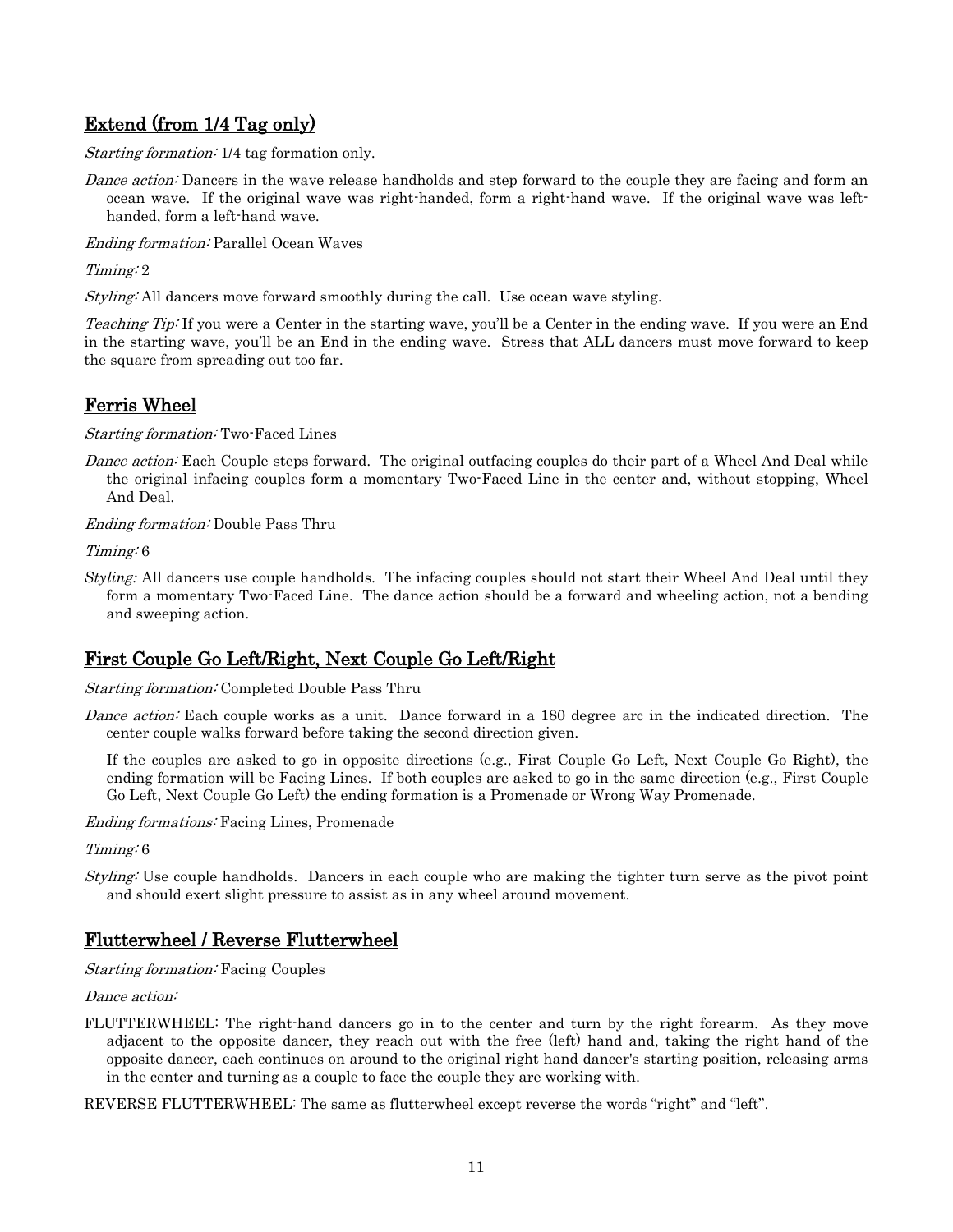Ending formation: facing couples

Timing: From a static square (SS), head or side ladies, 8 steps. All four ladies, 12 steps.

Styling: Dancers turning in the center should remember the principle of the forearm turn. The dancer being picked up can enhance the movement by anticipating the approach of the opposite dancer and step beside that person, taking normal couple handhold. If girls are on the outside, skirt work with the free hand is desirable.

Teaching Tip: The inactive dancers should be taught to begin moving as soon as the call is given and to join hands as soon as possible.

# <span id="page-14-0"></span>Fold / Cross Fold

## (a) (Named Dancers, e.g. BOYS, GIRLS, ENDS, or CENTERS) FOLD

Starting formation: any two dancers with adjacent shoulders

Dance action: Directed dancers step forward and move in a small semi-circle to end facing toward the adjacent dancer or position. The adjacent dancer does not move unless another call is given, e.g.: Ends Fold while the Centers Trade.

Ending formation: If starting formation is a couple, ending formation is facing dancers. If starting formation is a wave, ending formation is a tandem.

Timing: 2

Styling: Adjacent dancer should guide/assist (ever so slightly) in the folding action.

Calling/Teaching Tip: Fold from an ocean wave ends in a "Z" formation.

## (b) (Named Dancers, e.g. ENDS or CENTERS) CROSS FOLD

Starting formation: General Line.

Dance action: The two directed dancers (who both must be either centers or ends) fold toward the farthest inactive dancer or position by walking in a semi-circle to end facing toward that same dancer or position. When the two directed dancers are facing the same direction, they pass each other and then finish the fold.

Timing: 4

<span id="page-14-1"></span>Calling/Teaching Tip: Cross Fold from a Two Faced Line ends in a "Z" formation.

## Forward And Back

Starting formations: Squared Set, Circle of 8, Facing Lines, Identified Dancers

Dance action: Where applicable, dancers join hands with those next to them, walk forward 3 steps, pause, walk backwards 3 steps, and pause. From Lines close together, walk forward one step and pause, step backward and pause.

Ending formation: Same as starting formation

Timing: Lines close together: 4; All others: 8

- *Styling:* Each dancer steps forward three steps and pauses while bringing the free foot forward and touching it to the floor without transferring weight. Each dancer steps back three steps beginning with the free foot and pauses while touching the free foot beside the weight-bearing foot. As couples or lines meet in the center, the end dancers may touch or clap their outside hands palm to palm with fingers pointed upwards.
- Calling and Teaching Tip: "Lines Forward and Back" is also used as a signal from the caller to any square that has broken down that it can get started again by making normal Facing Lines and joining the sequence in progress.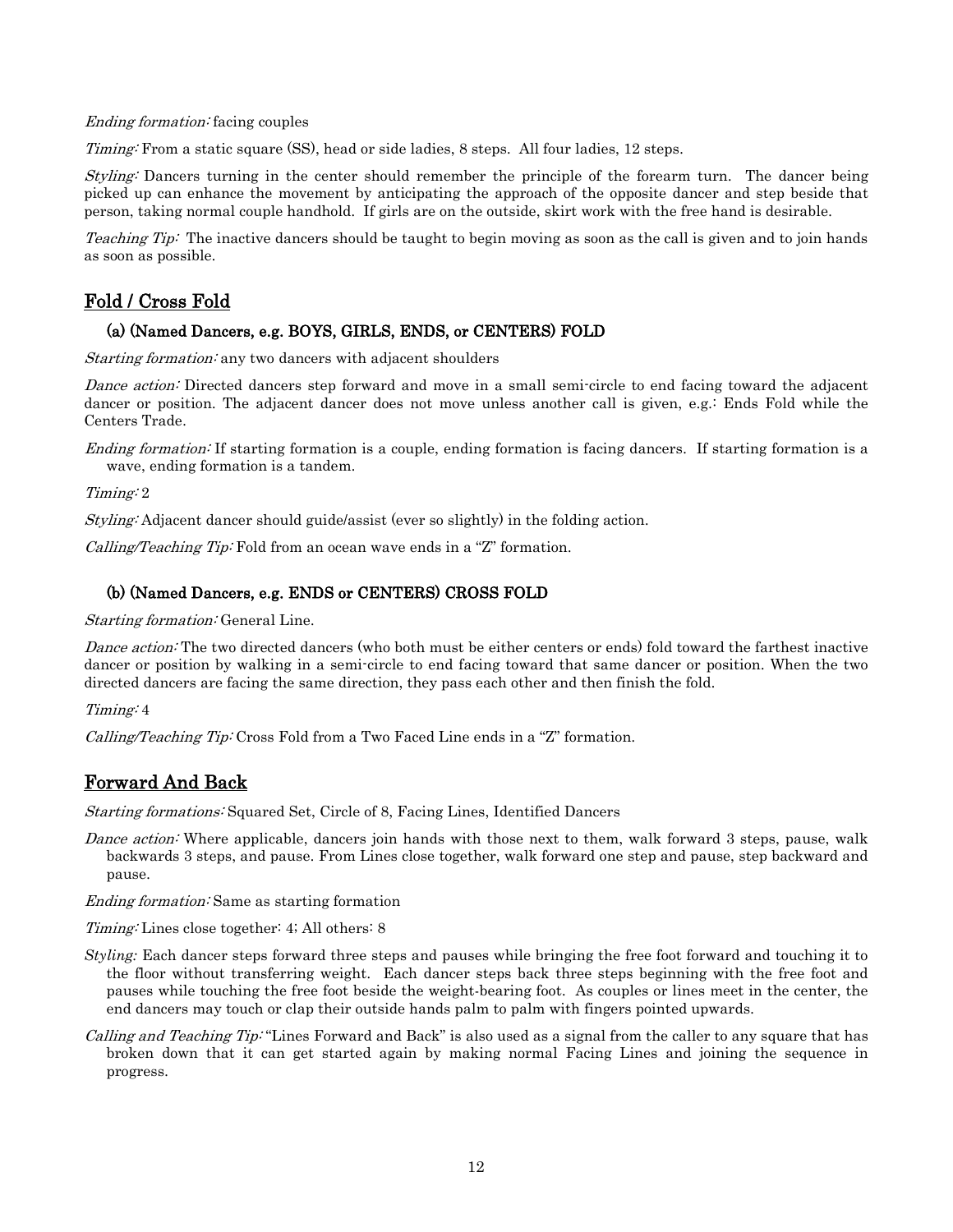# <span id="page-15-0"></span>Grand Square

Starting formation: Squared Set

Dance action: The designated dancers turn to face their partner. All dancers then perform a series of steps, each of which takes one beat of music. Dancers who are facing nose-to-nose take 4 steps backwards away from each other. Dancers who are facing across the square take 4 steps forward until they are nose-to-nose. During the 4th step of each group of 4 steps, dancers turn in place one quarter (90 degrees) to face another dancer either nose-to-nose or across the square. Like all the other steps, this turning step takes one beat.

During the first half of the call, dancers do four groups of 4 steps each. On step 16, they prepare to "Reverse" the action. To "Reverse", dancers do NOT turn on Step 16. Their very next step (step 17) will be in the opposite direction as dancers start to retrace their steps. On the very last step (step 32), dancers face in as necessary to form a squared-up set.

Ending formation: Squared Set

Timing: 32

Styling: Men's arms in natural dance position; women may work skirts with natural swinging action. Adjacent dancers who walk forward or backward together should use a couples handhold.

*Calling Tip:* The caller may designate the number of steps to take (e.g., "Sides Face, Grand Square, 6 Steps").

*Teaching Tip:* At all times during Grand Square, every dancer is facing another dancer either nose-to-nose or across the square. Callers MUST teach the dancers to take shorter than normal steps so they can do 4 steps on each side and NOT rush the action.

## <span id="page-15-1"></span>Half Sashay Family

The calls in the Half Sashay family have the two dancers in a couple exchange places while retaining their original facing direction.

## <span id="page-15-2"></span>a. Half Sashay

#### Starting formation: Couple

Dance action: Dancers exchange places without changing facing directions. Dancer on the right side steps to the left while the dancer on the left steps back, side steps to the right, then steps forward, ending as a couple.

#### Ending formation: Couple

Timing: 4

Styling: Dancers use a normal couple handhold, pulling slightly toward each other as they initiate the sashay movement. As the dancers complete the call, they catch hands to end in a couple handhold (unless that is inconvenient for the next call).

#### <span id="page-15-3"></span>b. Rollaway

#### Starting formations: Couple, Infacing Circle Of 8

Dance action: From a couple, the dancer on the right (or the directed dancer) "rolls" across in front of the other dancer, turning a full 360 degrees to end on the other side, as the other dancer steps back and then forward, adjusting sideways as necessary, to move smoothly into the vacated position. At the completion of the call, the dancers have exchanged positions.

From an Infacing Circle Of 8 of alternating men and women, unless otherwise directed, the women roll left across and in front of the men.

Ending formations: Couple, Infacing Circle Of 8

#### Timing: 4

Styling: For the purposes of this styling, assume a normal couple and that the woman is being rolled away.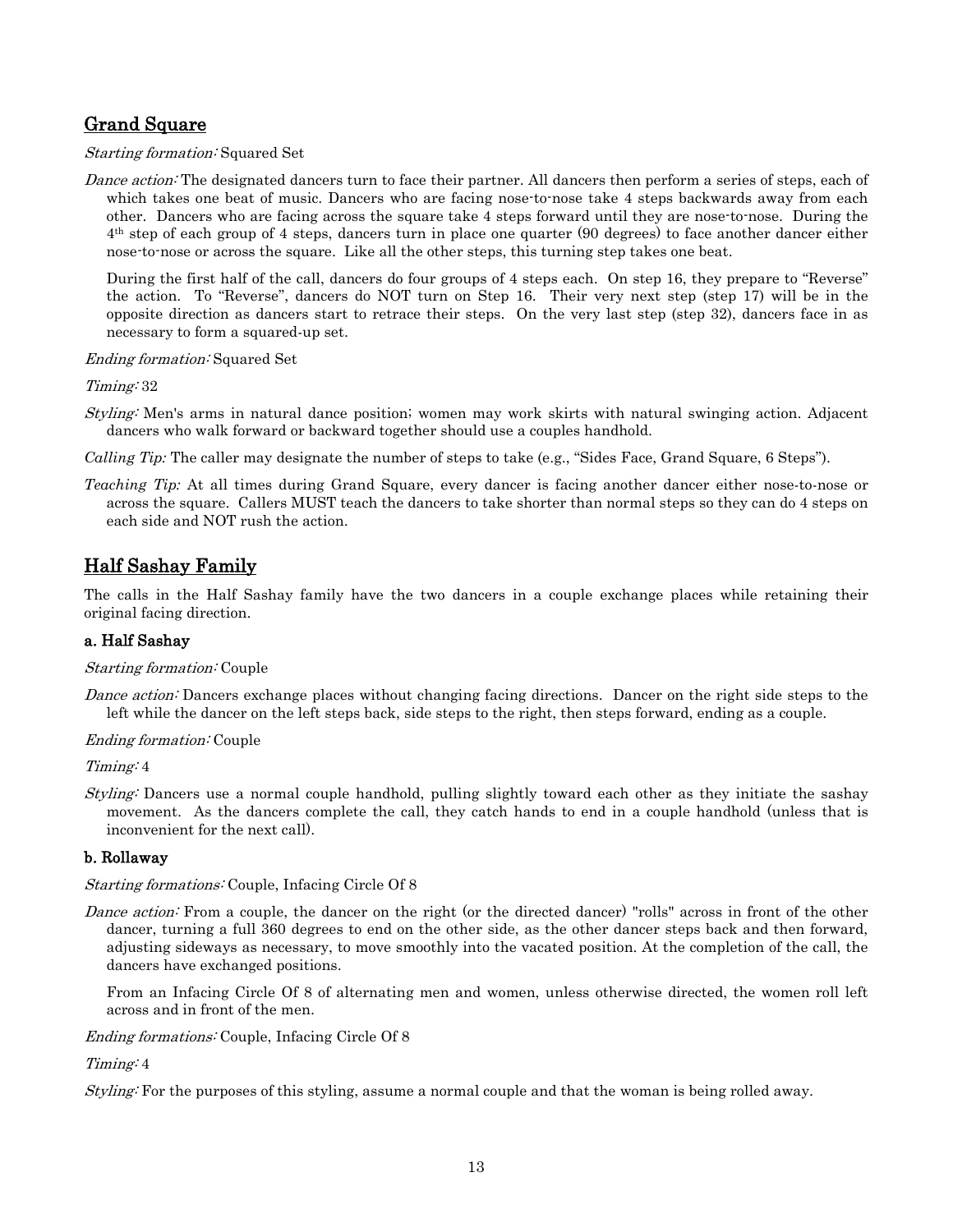Hands held in normal couple handhold maintaining good arm tension and connection throughout.

From a couple, the man steps back on slight right diagonal as the woman folds to face him. Continuing the momentum they change hands. He steps forward to his right and she finishes her dance action.

When the preceding dance action is a Courtesy Turn, the hand connection is slightly different. Dancers already have left hands joined in front. This connection is maintained throughout most of the Rollaway. Near the end, the lady lets go with her left hand and joins her right hand with the man's left hand.

From a circle in motion, the man interrupts the circling action by stepping back and then forward, while the woman uses the momentum of the circle to accomplish the roll-across action.

#### <span id="page-16-0"></span>c. Ladies In, Men Sashay

Starting formation: Infacing Circle Of 8 of alternating men and women

Dance action: From a Circle Left, the ladies step forward and pause while the men continue to move to the left, behind, and past one lady. The ladies now step back and rejoin hands in a circle with the men. From a Circle Right, the men move to the right.

Ending formation: Infacing Circle Of 8

Timing: 4

Styling: Men's hands in slightly up position ready to rejoin the women in the circle. Commonly women have both hands on skirt when moving to the center and either momentarily bunch skirts or flip the skirt front up slightly before returning to the circle.

## <span id="page-16-1"></span>Half Tag

Starting formation: a line with an even number of dancers.

- Dance Action: Like Tag the Line except dancers stop moving forward when the original center from each side of the line meets the original end from the other side.
- Ending formation: If started from a four person line, ending formation is Right Hand Box Circulate. If started from longer lines, ending formation is Right Hand Column.

<span id="page-16-2"></span>Timing: 4

## Hinge Family

A hinge is half of a trade. Any two adjacent couples or dancers who can trade can also hinge.

#### <span id="page-16-3"></span>a. Couples Hinge

Starting formation: Line or Two-Faced Line.

Dance action: Working as a unit, each Couple does half of a Couples Trade.

Ending formation: Two-Faced Line at right angles to the original line.

Timing: 3

Styling: Couples use couple handhold and styling similar to Wheel and Deal.

#### <span id="page-16-4"></span>b. Single Hinge

Starting formation: Mini Wave.

Dance action: Dancers do half of a trade with each other.

Ending formation: Mini Wave at right angles to the original Mini Wave.

Timing: 2

Styling: Use hands up position.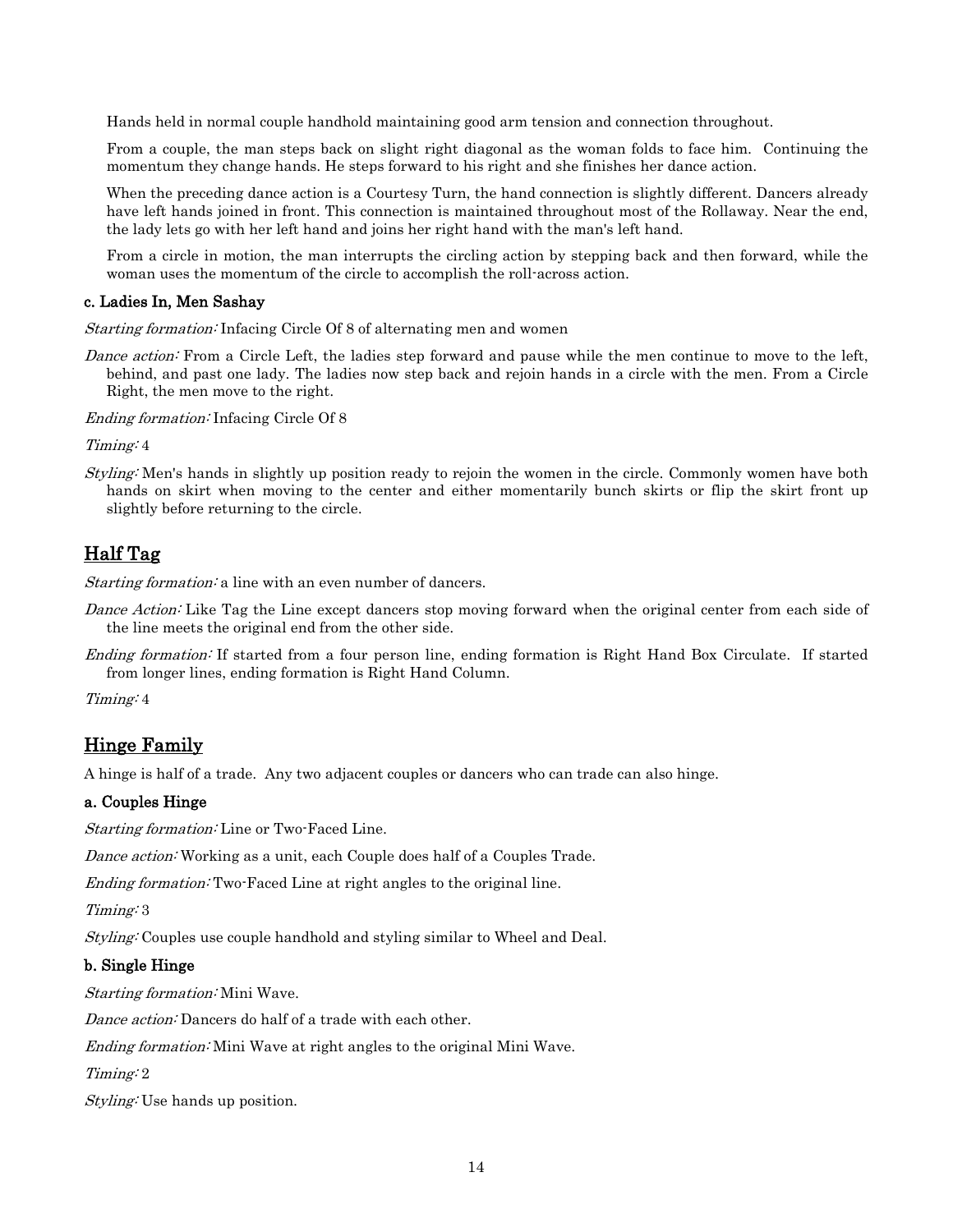# <span id="page-17-0"></span>Ladies Chain (Family)

## <span id="page-17-1"></span>a. Two Ladies Chain (Regular & 3/4)

Starting formation: Normal Facing Couples.

Dance action: Ladies step forward, take right hands in a handshake grip and pull by while each Man steps to his right and turns slightly to his left. Each Man has his left hand out to receive the Lady's left hand on top of his for a Courtesy Turn. When Ladies Chain ¾, Ladies step forward, form a (two person) Right Hand Star and turn the star ¾.

Ending formation: Facing Couples; 3/4 Chain ending as lines of 3 (boy, girl, girl).

Timing: Facing Couples: 6; Squared Set: 8; 3/4 Chain: 10

Styling: Men must be proactive and move into the spot their Lady has just vacated in order to receive the Lady coming to them, PLUS angle their body slightly to their left in order to be ready to initiate the Courtesy Turn. Women use skirtwork for the Courtesy Turn.

## <span id="page-17-2"></span>b. Four Ladies Chain (Regular & 3/4)

Starting formation: Squared Set.

Dance action: Similar to Two Ladies Chain except all Four Ladies step forward and make a Right-Hand Star. They turn the star halfway to the opposite Man. All Courtesy Turn to face the center of the set.

*Ending formation:* Squared Set.

Timing: Regular: 8; 3/4 Chain: 10)

- Styling: Men use the Two Ladies Chain styling. If the Ladies are wearing skirts, the star should be formed with their skirts – this leaves their left hands ready for the Courtesy Turn.
- Teaching Tip: Teach the women how to 'count' the men. This will help them know who they are supposed to finish the call with, especially when it's ¾.

#### <span id="page-17-3"></span>c. Chain Down the Line

Starting formation: Right-Hand Two-Faced Line or Left-Hand Ocean Wave. (At Basic and Mainstream, the Ends must be Men and the Centers must be Women).

Dance action: Centers Trade then the Ends Courtesy Turn the centers to end up facing the couple who was in the line or wave with them.

Ending formation: Facing Couples

<span id="page-17-4"></span>Timing: 8

## Lead Right / Lead Left

Starting formation: Couple

Dance action: Directed couple(s), working as a unit, move forward along a 90 degree arc to face either the couple or the wall to their right (or their left).

Ending formation: Couple

Timing: 4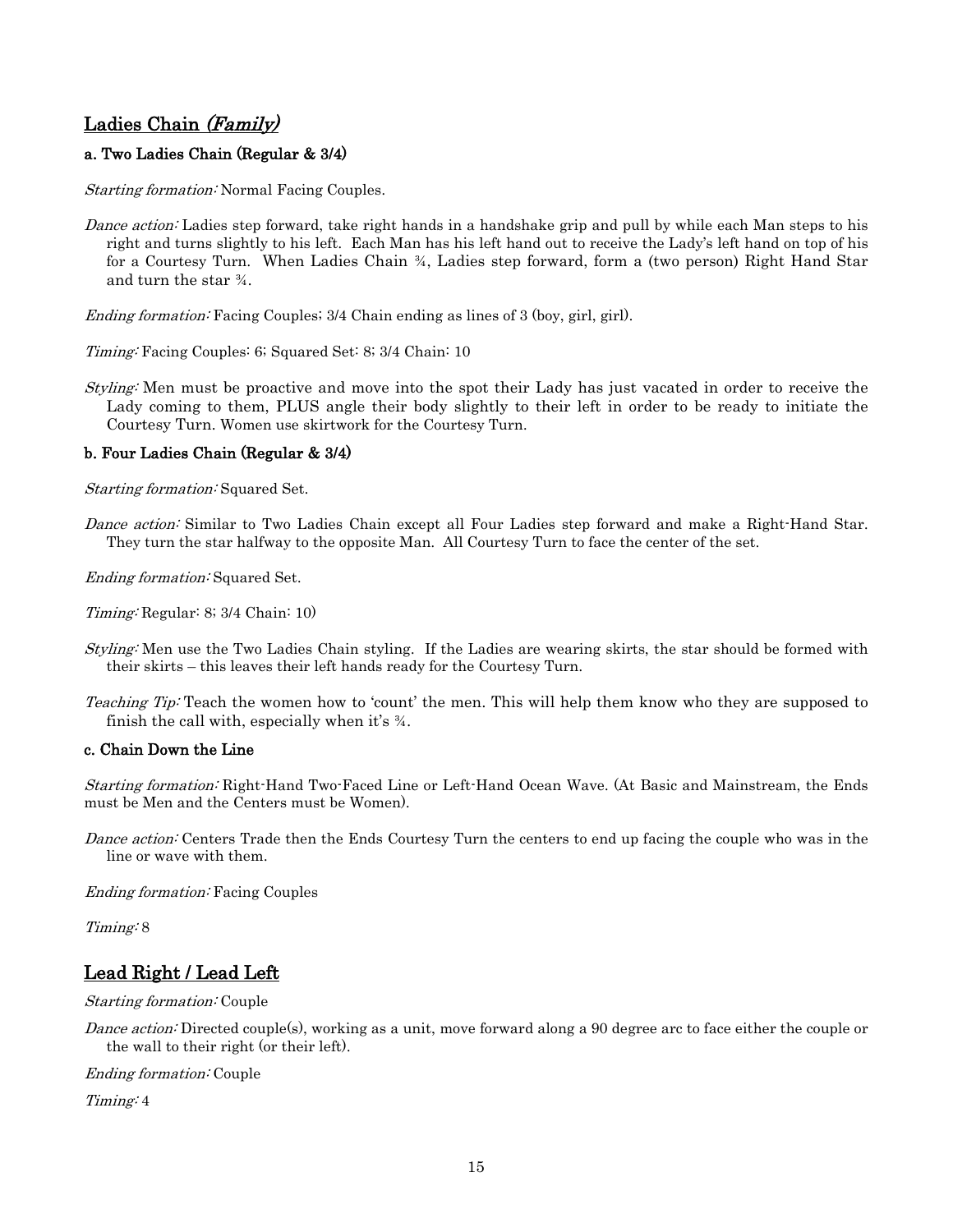Styling: A couple handhold is maintained throughout the call. Outside hands in normal dance position.

<span id="page-18-0"></span>Teaching Tip: The most common usage is for the call to end with directed dancers facing another couple.

## Left-Hand Star / Right-Hand Star

Starting formations: Facing Couples, Squared Set, Infacing Circle Of 8

*Dance action:* The designated dancers form a star by stepping forward if necessary and placing the appropriate hand in the center of the formation. Dancers turn the star by walking forward around the center of the star. The distance traveled may be specified in fractions of a star full around, or until some condition is met (e.g., Men Center Left Hand Star, Pick Up Your Partner with an Arm Around, Star Promenade).

Ending formation: Star.

Timing: 1/2: 4, 3/4: 6, Full: 8

Styling: Inside hands in a Palm star. Men's outside arms in natural dance position, women's outside hands work skirt.

<span id="page-18-1"></span>Teaching Tip: All stars move forward as soon as they are formed.

## Ocean Wave (Family)

Ocean wave is a formation of three or more dancers holding adjacent hands and with each dancer facing in an opposite direction to that of the adjoining dancer(s). MINI WAVE is an ocean wave consisting of two dancers. RIGHT HAND WAVE: An ocean wave with an even number of dancers is a right-hand wave if the end dancers and the dancers adjacent to them have right hands joined. LEFT HAND WAVE: An ocean wave with an even number of dancers is a left-hand wave if the end dancers and the dancers adjacent to them have left hands joined. ALAMO STYLE WAVE: Alamo style is a formation of an even number of dancers in a circle holding adjacent hands and with each dancer facing in an opposite direction to that of the adjoining dancers.

#### <span id="page-18-2"></span>a. Step to a Wave

Starting formations: Facing Dancers

*Dance action:* Dancers 1/2 Pass Thru (i.e. walk forward a small step and make a mini-wave).

Ending formation: right-hand mini wave

Timing: 1

Styling: Dancers should use hands-up position. Forward distance between dancers should be determined by the arm position of the dancer which is extended forward and bent slightly at the elbow. Care should be taken not to pull down on the partner's arm.

Calling Tip: Usually called from facing couples ending in a right-hand ocean wave.

#### <span id="page-18-3"></span>b. Wave Balance

Starting formations: Mini-Wave, Ocean Wave

*Dance action:* Each dancer steps forward and pauses while bringing the other foot forward and touching it to the floor without transferring weight. Each steps back on the free foot and pauses while touching the other foot beside it.

Ending formation: same as starting formation

Timing: 4

Styling: Hands should never come behind the shoulders. Step forward touch, step back touch. Or, as a pleasing variation, use a two-step (step, close, step, hold) forward and a two-step (step, close, step, hold) back. Hands may be used to resist forward motion to prevent stepping through too far.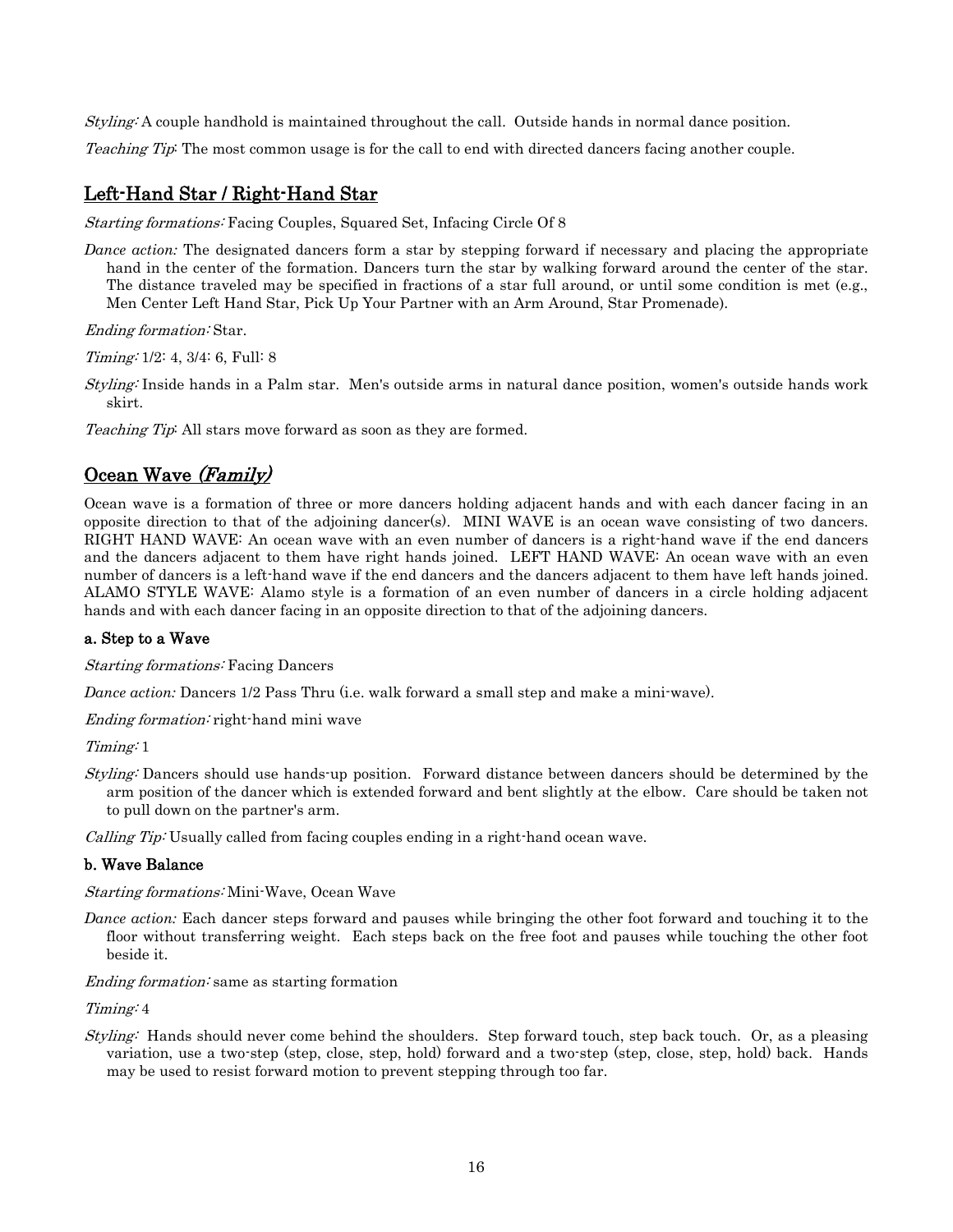## <span id="page-19-0"></span>Pass the Ocean

Starting formation: Facing Couples. (Restricted at Basic and Mainstream to Facing Couples only.)

Dance action: Pass Thru; Face your Partner; Step To A Wave

Ending formation: Right-Hand Ocean Wave

Timing: 4

Styling: The Pass Thru portion of the call uses the same styling as Pass Thru. The Step to a Wave portion of the call uses ocean wave styling.

## <span id="page-19-1"></span>Pass Thru

Starting formation: Facing Dancers

Dance action: Dancers move forward, passing right shoulders with each other and end back-to-back.

Ending formation: Back-To-Back Dancers

Timing: 2

- Styling: Man's right shoulder slightly forward as right shoulders pass. Arms in natural dance position. Woman works skirt with hands, right hand leading as right shoulders pass.
- *Calling/Teaching Tip:* Pass Thru is proper from a Right-Hand Mini-Wave because of the Ocean Wave Rule. It is the same as Step Thru. Pass Thru is improper from a Left-Hand Mini-Wave because of the left shoulder pass. Use Step Thru instead.

## <span id="page-19-2"></span>Pass to the Center

Starting formation: Eight Chain Thru, Parallel Waves.

Dance action: All dancers Pass Thru and the dancers now on the outside do a Partner Trade.

Ending formation: Double Pass Thru

Timing: Dancers facing in: 2. Dancers facing out: 6.

Styling: Same as Pass Thru and Partner Trade.

Calling Tip: Usually the caller will give the new centers their next call immediately so that the outsides have time to finish their trade.

# <span id="page-19-3"></span>Promenade (Family)

A promenade is a dance around the set by some or all dancers. The active dancers may go as individuals or as couples. They may go in the normal promenade direction (counterclockwise) or as a Wrong Way Promenade (clockwise). They may travel all the way around the set or a distance directed by the caller. They may travel inside or outside the set, as directed.

## <span id="page-19-4"></span>a. Couples (Full, 1/2, 3/4)

Starting formations: Promenade, Squared Set, Right and Left Grand Circle (men facing counterclockwise, women facing clockwise)

Dance action: If necessary, adjust to a Promenade formation as follows:

- From a Squared Set, as a couple, turn to face promenade direction.
- From a Right and Left Grand Circle, those facing promenade direction step forward and to the inside while the others turn around in a comfortable direction.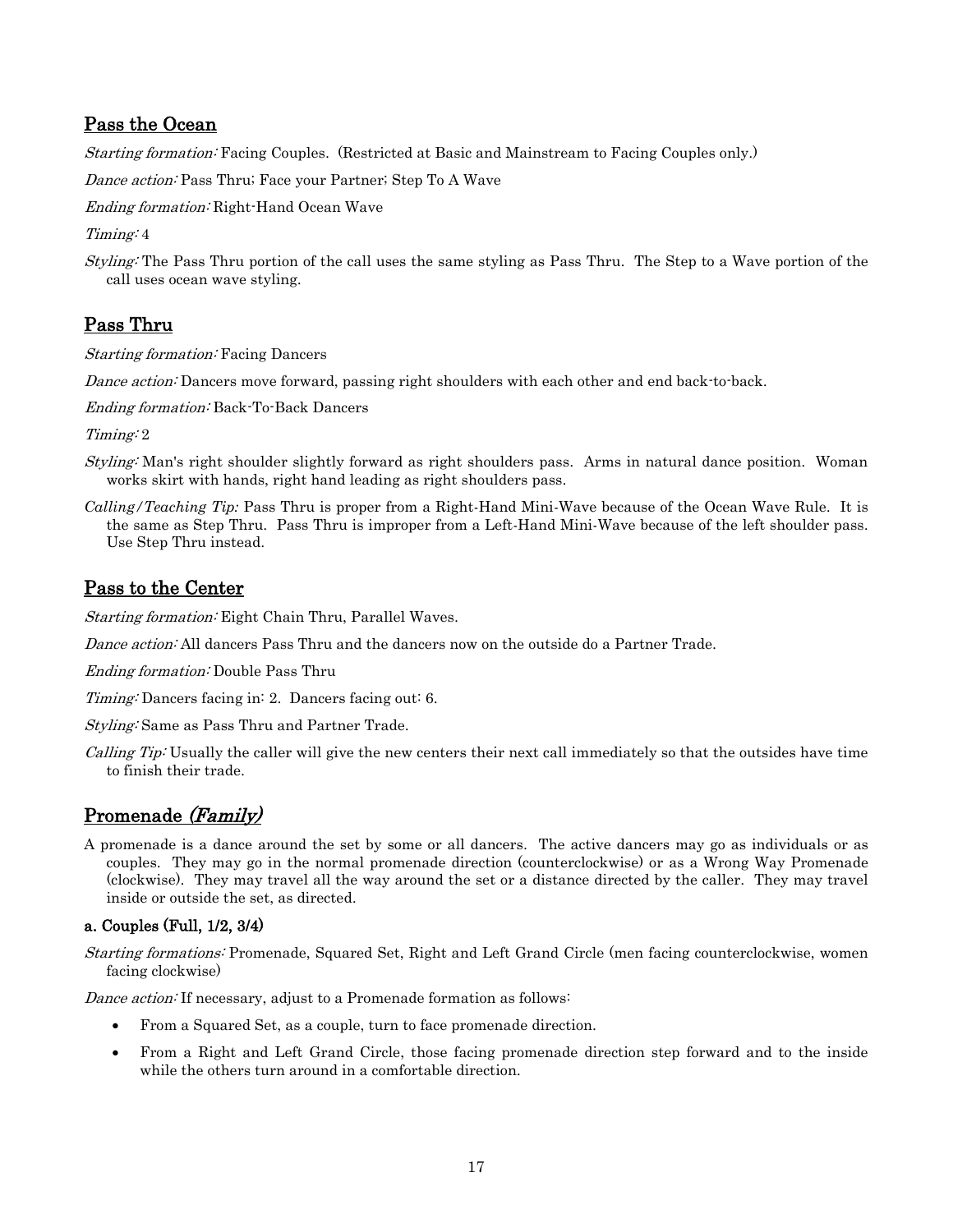Each couple, as a unit, walks forward around the circle the designated amount or as otherwise directed. On the command "Promenade Home" the couples promenade to the man's home position.

If certain couples are named, they promenade around the outside of the set, unless instructed otherwise.

All promenades should be more than a quarter of the way around the set. If a promenade would go less, then the dancers should add a full promenade.

At the end of the promenade each couple turns, as a unit, to face the center of the set.

Ending formations: Promenade (e.g., Promenade, Keep Walking), Squared Set (e.g., Promenade Home), or couples facing in on the outside of the set (e.g., Sides Promenade 3/4; Heads Square Thru 3).

Timing: 1/4: 4, 1/2: 8, 3/4: 12, Full: 16

- Styling: Men's hands palm up, right forearm over the lady's left forearm. Lady's hands resting palm down on the man's hands. When there are active dancers promenading around the outside of the set, the inactive dancers should take a step toward the center of the set to assist the active dancers in their trip around the outside.
- Teaching Tip: At the end of a Right & Left Grand or after an Allemande Left, it's easy enough to direct the new dancers to "Meet your partner with a right hand, join and hold on with your right hands, girls turn back, join your lefts beneath the rights and Promenade".

#### <span id="page-20-0"></span>b. Single File Promenade

Starting formations: Infacing Circle Of 8, Squared Set, Columns

Dance action: Dancers move forward in single file (counterclockwise or clockwise, inside or outside the square, as directed).

Ending formation: determined by the next call

Timing: Four dancers promenade inside to home: 8

- *Styling:* In Single File Promenade man's arms are held in natural dance position; woman's hands on skirt, working with the natural swinging motion. When there are active dancers promenading around the outside of the set, the inactive dancers should take a step toward the center of the set to assist the active dancers in their trip around the outside. After all active dancers have passed by, the inactives step backward to return to place.
- Teaching Tip: Inactive dancers who step toward the center should watch the dancers promenading around behind the opposite couple to know when to step back so as to not step on the toes of the ones behind them.

#### <span id="page-20-1"></span>c. Wrong Way Promenade

Like promenade, except the couples promenade clockwise.

#### <span id="page-20-2"></span>d. Star Promenade

Starting formation: 4-dancer star in the center of the set and 4 dancers around the outside of the set

- Dance action: Directed dancers (e.g., men) form (or are already in) a star and turn it. When they encounter the next directed dancer (e.g., partner) they become a couple, and promenade while retaining the center star.
- Ending formation: Promenade or Wrong Way Promenade with centers forming a star; the dancers will be closer together than usual because of the star and arm around the waist.

Timing: 1/2: 6, 3/4: 9, Full: 12, Full plus a back out at home: 16

Styling: The center star uses the same styling as Right- or Left-Hand Stars. Couples in the star have their adjacent arms around each other's waists in a modified couple's hold with the man's arm over the woman's. Any women on the outside use their outside hand for skirt work. Any men on the outside have their outside hand on their waists or at their sides.

## <span id="page-20-3"></span>Recycle (from a wave only)

Starting formation: Ocean Wave only.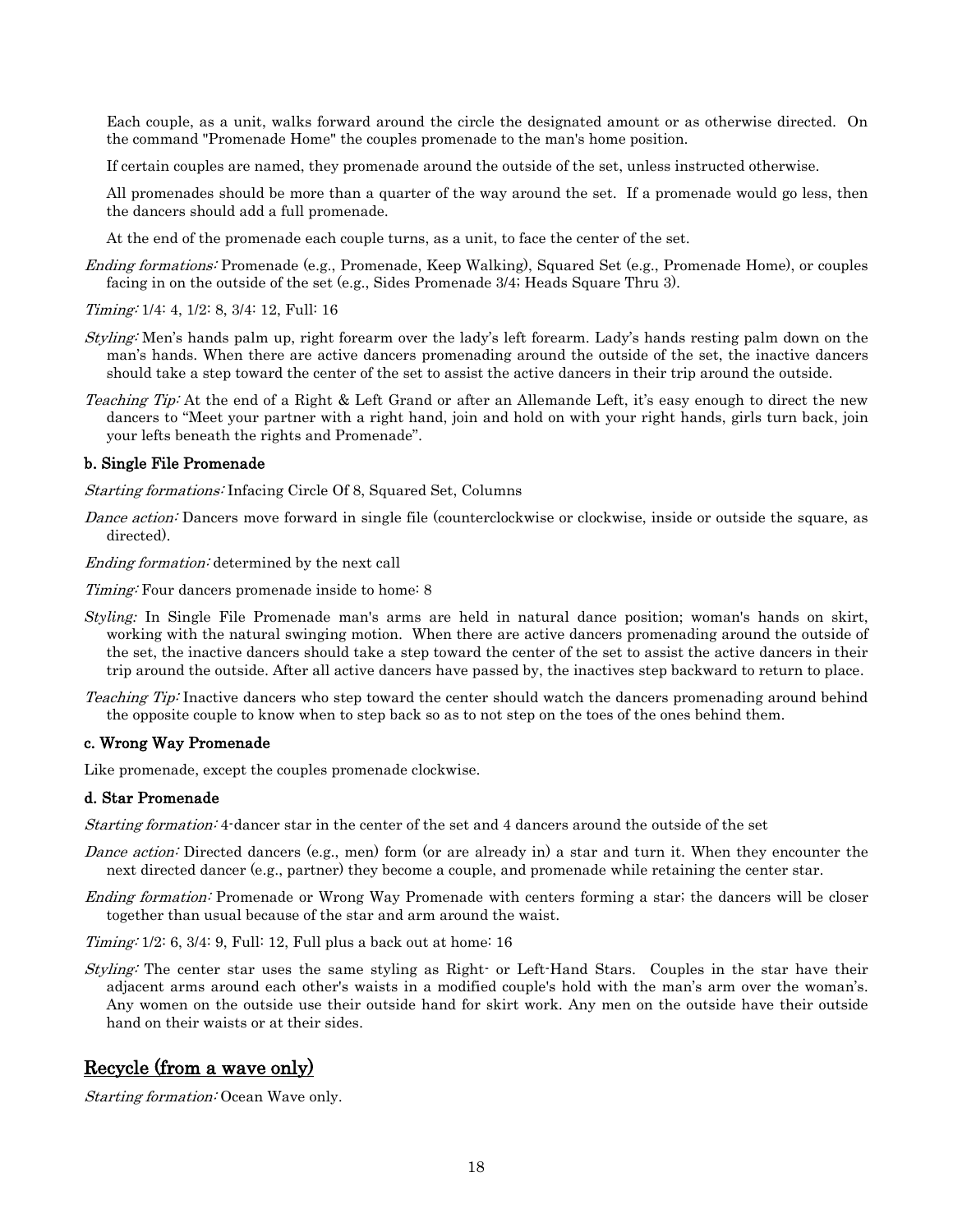Dance Action: The ends of the wave Cross Fold as the centers Fold in behind the ends and follow them around, then face in to end as two facing couples.

Ending formation: Facing Couples.

Timing: 4

Styling: Arms in natural dance position, hands ready to adjust for next call.

Teaching Tip: The Ends' part of the call feels like Wheel & Deal. The Centers' part feels like "Centers Run, then same dancers Fold". Recycle should never be taught as "Centers U-Turn Back then all Wheel & Deal".

# <span id="page-21-0"></span>Right and Left Grand (Family)

## <span id="page-21-1"></span>a. Right and Left Grand

- Starting formations: Right and Left Grand Circle or any formation in which dancers may conveniently turn up to 90 degrees so the men face promenade direction (counterclockwise) and women face wrong way promenade direction (clockwise).
- Dance action: If necessary, men turn up to 90 degrees to face promenade direction and women turn up to 90 degrees to face reverse promenade direction. Dancers blend into a circular formation as they Right Pull By, Left Pull By, Right Pull By, Left Pull By.

Ending formation: Right and Left Grand Circle

Timing: 10

Styling: Hands are involved with alternating pull-by movements, no twirls. Arms should be held in natural dance position and the handhold position should be released as dancers pass each other. Men particularly should stand tall and resist the temptation to lean over and stretch out their hand to the next person. Just a comfortable extension of the arm and hand is all that is necessary.

## <span id="page-21-2"></span>b. Weave the Ring

Starting formation: Right and Left Grand Circle

Dance action: Dancers do a no-hands Right and Left Grand.

Ending formation: Right and Left Grand Circle

Timing: 10

Styling: Women work their skirt with both hands as they move around the square. Men hold hands in natural dance position. Dancers lead with their right shoulder as they pass the dancer on the right, then with the left shoulder as they pass the dancer on the left. Brief eye contact should be made as they meet each dancer. Attention should be paid to keeping the circle a reasonable size (i.e., not too large).

Teaching Tip: Do a Right and Left Grand without hands, weaving in and out by each other.

#### <span id="page-21-3"></span>c. Wrong Way Grand

- Starting formation: Same as for Right and Left Grand, except with men facing wrong way promenade direction, women facing promenade direction
- Dance action: Same as for Right and Left Grand, except the men go in wrong way promenade direction and women go in promenade direction

Ending formation: Right and Left Grand Circle

Timing: 10

Styling: Same as for Right and Left Grand

Teaching Tip: Set it up and tell them to do a Right and Left Grand in this direction.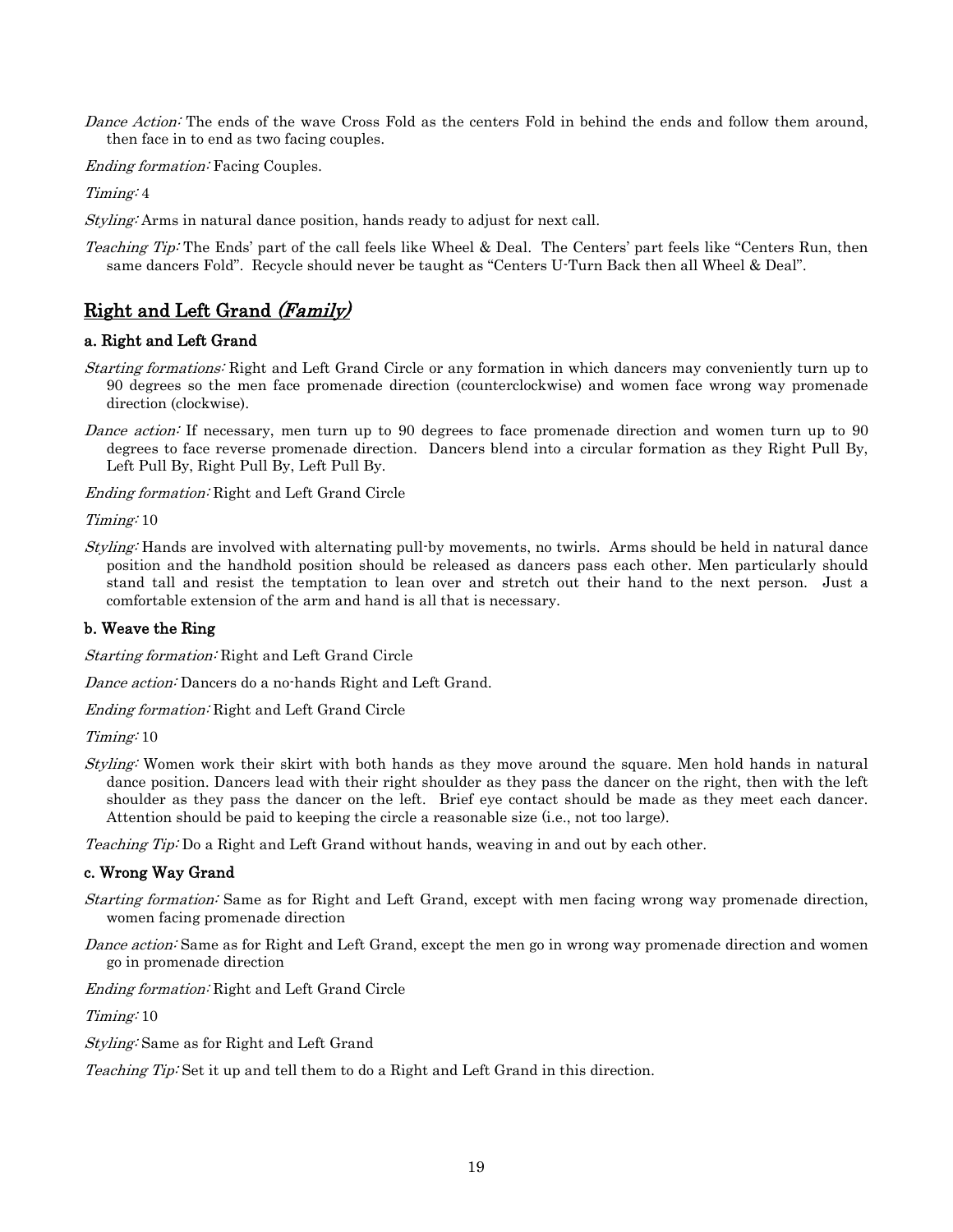## <span id="page-22-0"></span>Right and Left Thru

- Starting formation: Facing Couples. At Basic and Mainstream, Right and Left Thru is restricted to a man turning a woman.
- Dance action: Step forward, join Right hands with the dancer in front and Pull By; Courtesy Turn. The Ocean Wave Rule applies to this call.
- Ending formation: Facing Couples
- Timing: SS, 8: Box or Ocean Wave, 6
- Styling: Dancers extend right hands to each other, and perform a Pass Thru action, releasing handholds as they pass each other. A literal "pull" is neither required nor desired. For courtesy turn styling, refer to the entry for Courtesy Turn.

## <span id="page-22-1"></span>Run / Cross Run

#### <span id="page-22-2"></span>a. (Named Dancers) Run

- Starting formation: any two-dancer formation in which the directed dancer has a shoulder directly adjacent to the other dancer.
- Dance action: The directed (active) dancer moves forward in a semi-circle (180°) around an adjacent (inactive) dancer to end in the adjacent dancer's starting position. Meanwhile, the inactive dancer, who may be facing in any direction, adjusts by stepping (without changing facing direction) into the vacated starting position of the active dancer. The active dancer doing the run has reversed his/her original facing direction. If the direction to Run is not specified (right or left) and if the active dancer has an inactive dancer on each side, then centers Run around ends and ends Run around centers. Runs from an alamo circle are to the right unless otherwise directed.

Ending formation: Various, depending on starting formation. The two dancers will have exchanged places.

Timing: 4

Styling: Hands should blend into the handhold required for the ending formation.

Calling Tip: Usually called from an Ocean Wave, Two-Faced Line, or Line as Boys Run, Girls Run, Ends Run or Centers Run.

#### <span id="page-22-3"></span>b. (Named Dancers) Cross Run

Starting formation: line, two-faced line, or wave.

Dance action: Each of the two directed (active) dancers, who must both be either centers or ends, Run into the spot vacated by the farthest inactive dancer. If the inactive dancers are centers, they sidestep to become ends; if they are ends, they sidestep to become centers. When the active dancers are both facing the same direction, they move forward in a semi-circle, pass each other and then Run into the vacated spot on the far side.

<span id="page-22-4"></span>Timing: 6

## Scoot Back

Starting formation: Box Circulate or Quarter Tag.

Dance Action: From Box Circulate formation, dancers facing in step straight forward to join adjacent forearms, turn half (180°) and step forward to end in the position vacated by the dancer who was facing out. Meanwhile, each dancer facing out Runs into the position vacated by the dancer who is doing the forearm turn. When done from right hand boxes, Trailers turn by the right and Leaders run right. When done from left hand boxes, Trailers turn by the left and Leaders run left.

From Quarter Tag formation, each dancer does the Trailers part, i.e. step ahead, forearm turn half (180°) and step straight forward.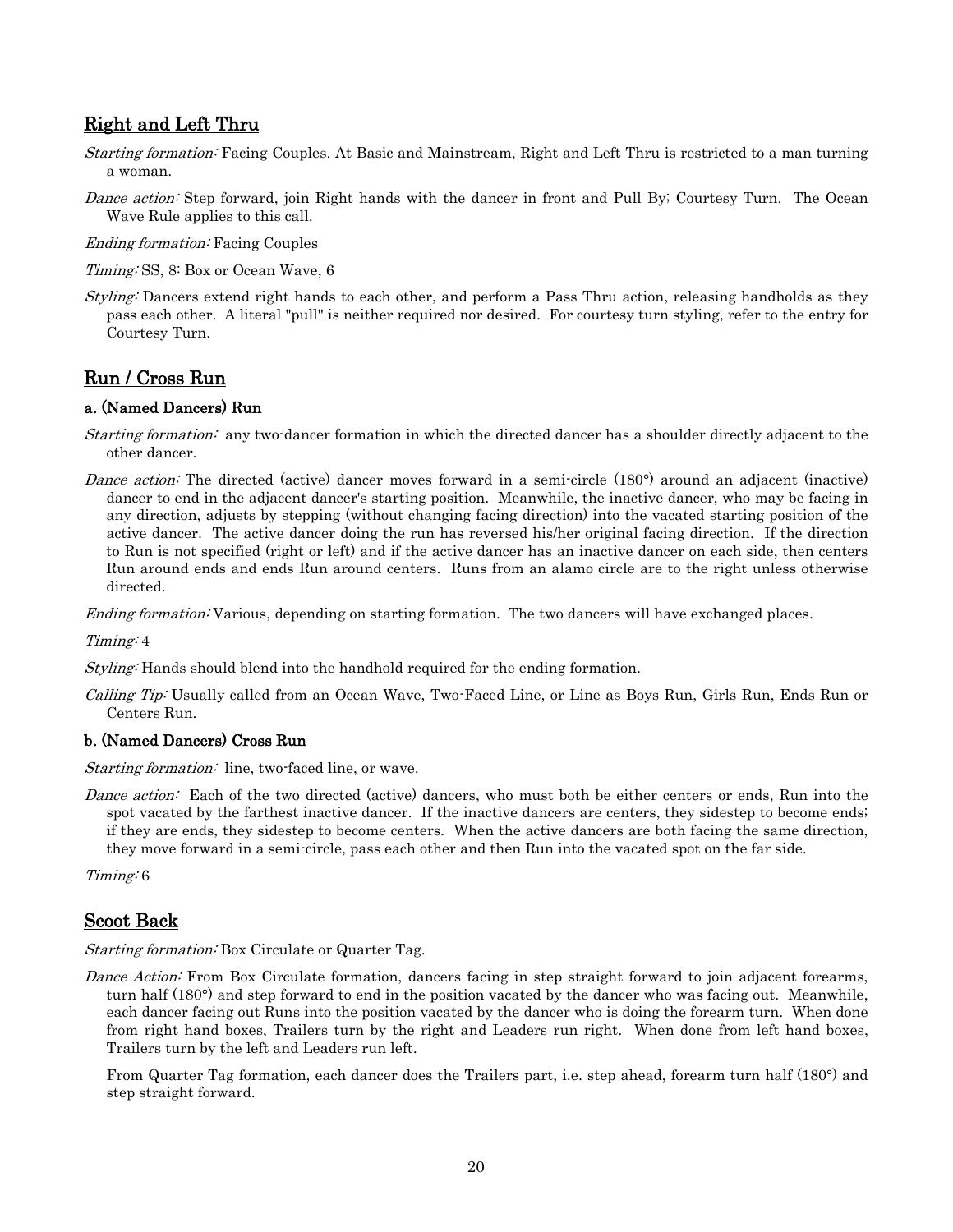Ending formation: If started from a Box Circulate, ending formation is Box Circulate. If started from Quarter Tag, ending formation is 3/4 Tag.

Timing: 6

Styling: Similar to Turn Thru and Run.

<span id="page-23-0"></span>Teaching Tip: The Trailers part is like Extend, Trade, Extend.

## See Saw

Starting formation: Right and Left Grand Circle

Dance action: Facing dancers walk forward and around each other keeping left shoulders adjacent. They return to their original position, facing away from each other.

Ending formation: Right and Left Grand Circle

Timing: 8

Styling: Similar to Walk Around the Corner.

<span id="page-23-1"></span>*Teaching Tip:* Dancers can pretend they have Velcro on their left shoulder.

## Separate

#### Starting formation: Couple.

Dance action: Designated or Active dancers turn back-to-back with each other and proceed forward around the outside of the square. If an additional call is not given, they stop when they meet another dancer. Otherwise the distance traveled and ending formation is determined by the next call.

*Ending formation:* Facing dancers, or as determined by the next call.

Timing: 2, or as determined by the distance traveled around the outside.

- Styling: Inactive dancers move into the center to get out of the way of the actives. Men's arms in natural dance position; woman's skirt work optional.
- Teaching Tips: Give dancers practice to identify/know where the lone call Separate actually ends. It's the building block for the addition of calls to follow. Inactive dancers must be aware of where the actives are so they won't step on their feet as they dance around them.

#### <span id="page-23-2"></span>a. Around 1 or 2 to a Line

#### Starting formation: after a Separate

Dance action: Active dancers walk around the outside of the square passing the designated number of inactive dancers. The inactives act as goalposts (and do not change their facing direction) but they counterdance as necessary, stepping forward to allow room for the actives and then moving back into place.

After the actives walk around their last inactive dancer, they either squeeze in between the inactive dancers (who move apart to make room) to become centers of a general line or they stop to become ends of a general line.

Ending formation: General Lines..

Timing: Around 1 to a Line: 4; Around 2 to a Line: 6

#### <span id="page-23-3"></span>b. Around 1 or 2 and come into the middle

Starting formation: after a Separate

Dance action: This call starts the same as case (a), above. After the actives walk around their last inactive dancer, they will either squeeze in between and through the inactive dancers (who move apart and back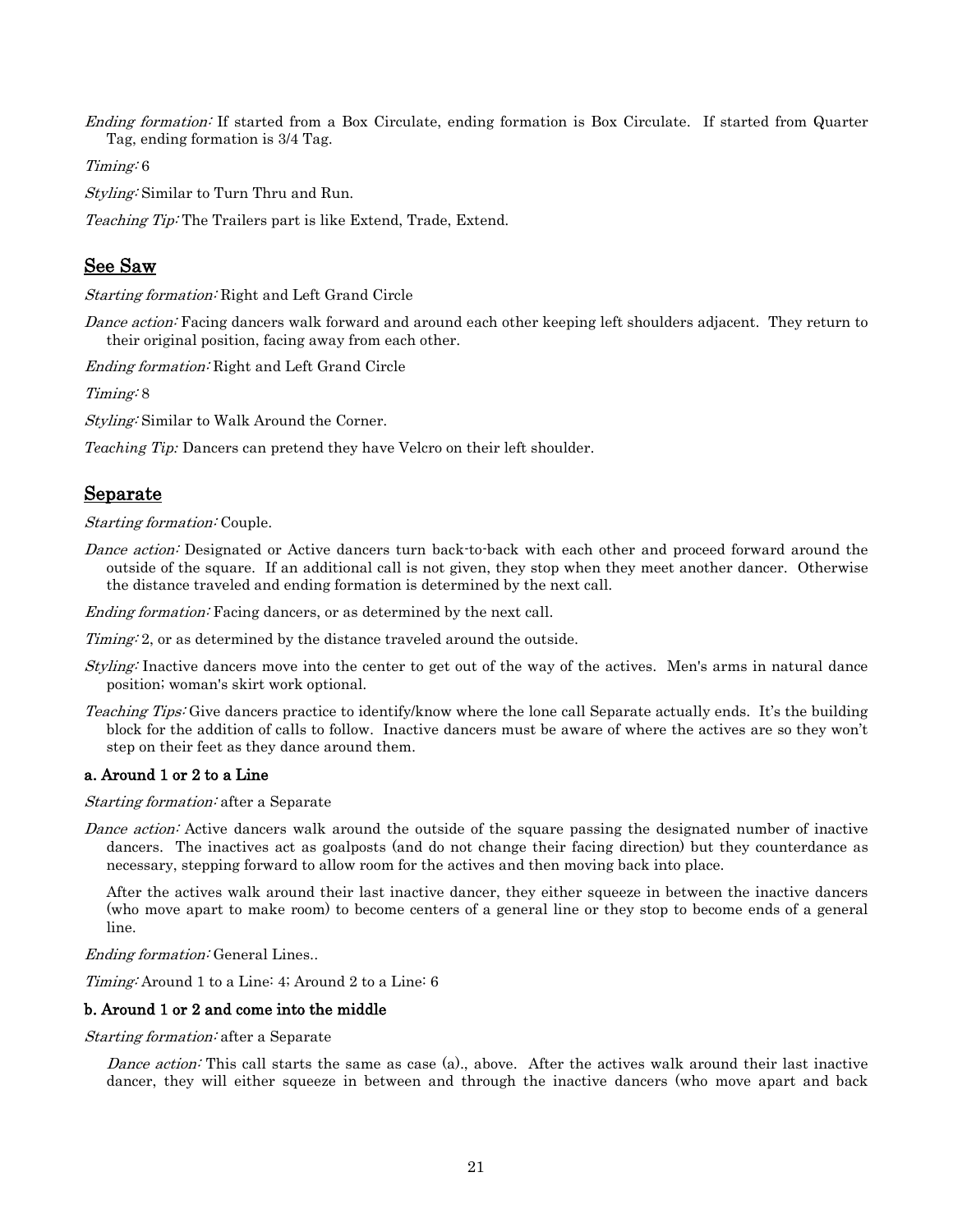together to make room) to come into the center of the set, or they will continue walking in a semi-circle around their last inactive dancer to end in the center of the set.

Once the actives enter the center of the set, they are ready to take the next call.

#### Ending formation:

- Separate Around 1 and Come Into The Middle: Double Pass Thru, Trade By, others possible
- Separate Around 2 and Come Down The Middle: Squared Set with one pair of couples active, others possible

*Timing:* Separate Around 1 and come into the middle 6; Separate Around 2 and come into the middle: 8

*Calling Tip*: "Come Into the Middle" is often phrased as "Come Into the Middle With  $A \_$ " so that the second call is quickly and easily identified by the designated dancers.

## <span id="page-24-0"></span>Shoot the Star / Shoot the Star Full Around

<span id="page-24-1"></span>Starting formations: Thar in motion, Wrong Way Thar in motion

Dance action: The handholds forming the center star are released as each center dancer and the adjacent outside dancer Arm Turn 1/2 and Step Thru. If Full Around is directed, the Arm Turn is a full turn (360 degrees).

Ending formation: Right and Left Grand Circle

Timing: 4; full around: 6

Styling: The forearm position is used for shooting the star. Outside hands free.

## Slide Thru

Starting formation: Facing Dancers

Dance action: Pass Thru. Men Face Right 1/4 turn (90 degrees). Women Face Left 1/4 turn (90 degrees).

Ending formation: Couple if a man and woman Slide Thru. Same sex Slide Thru – Mini Wave.

Timing: SS 6, Box 4

- Styling: Arms in natural dance position, skirt work for women is optional. Hands should be rejoined as a Couple for the next call.
- Calling/Teaching Tip: Just as the dancers approach each other, they begin their turning motion. The Lady slightly turns her back and the Man slightly turns his front side as they pass. The turning motion/action of each sex is exactly the same as Star Thru no matter who you are facing at the start of the call.

## <span id="page-24-2"></span>Slip the Clutch

Starting formation: Thar or Wrong Way Thar.

Dance Action: Dancers in the center of the thar stop and, while retaining the star, release arm holds with the dancers beside them. Everyone then moves forward within the circle in which he was traveling while in the thar.

Ending formation: Dependent on next call.

Timing: 2

Styling: Despite the change of moving direction, you can make the switch flowing and comfortable if the arm hold is released effortlessly and that same hand is held ready to turn the next person as directed.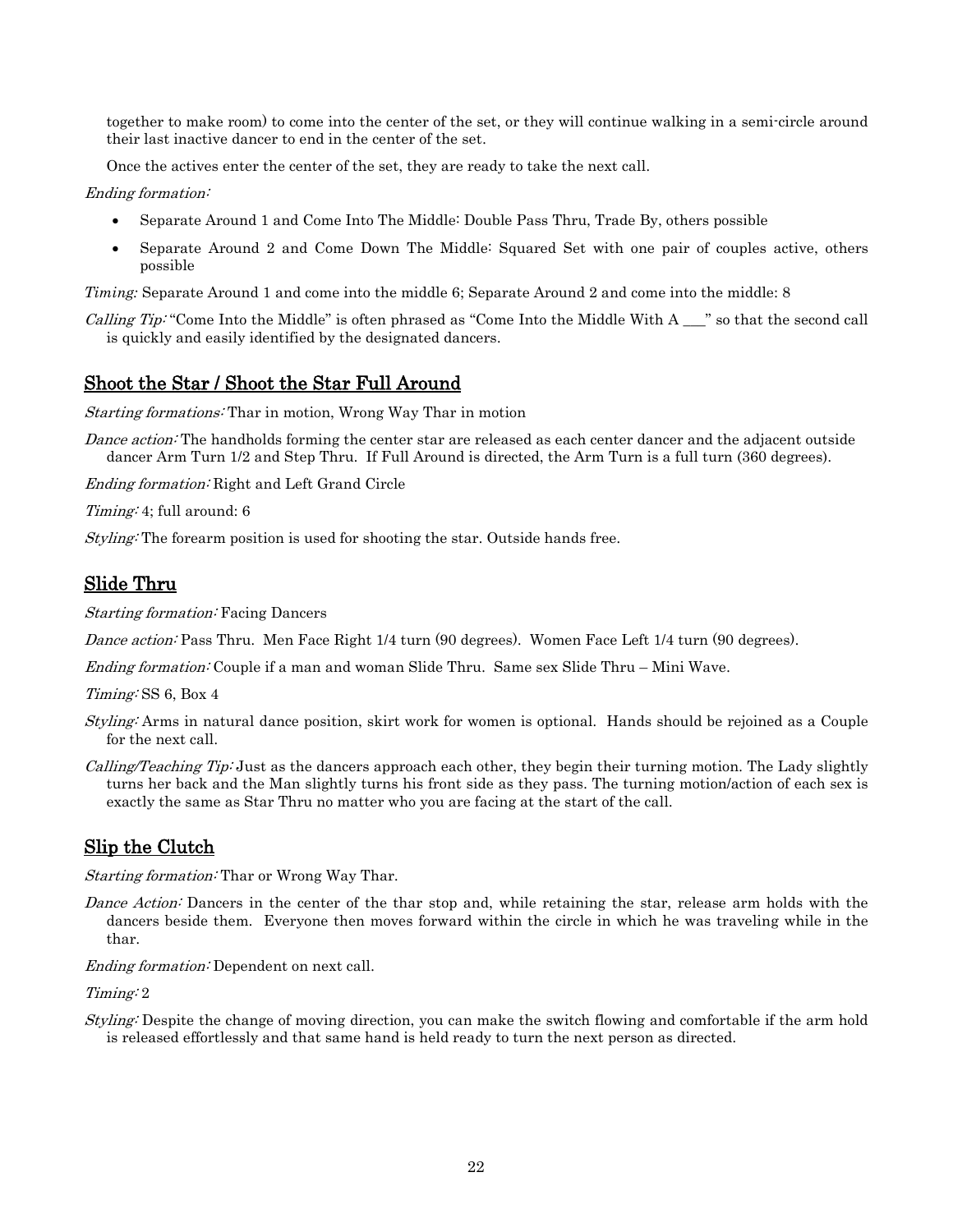## <span id="page-25-0"></span>Spin Chain Thru

Starting formation: Parallel Waves.

Dance Action: Each End and the adjacent Center dancer turn one half (180 degrees). The new Centers of each wave turn three quarters (270 degrees) to form a new ocean wave across the center of the set. The Very Centers now trade (180 degrees) to reform the center wave. The two outside pairs of dancers of this center wave now turn three quarters (270 degrees) to join the waiting ends to again form parallel ocean waves. The Facing Couples Rule applies.

Ending formation: Parallel Waves.

Timing: 16

Styling: Ocean Wave styling. The new End dancers should have hands in "Ready Dancing Position" to join in the finishing Wave.

Calling Tip: A good flowing combination is to have the Ends Circulate Twice while the centers are working.

Teaching Tip: Teach the Spin Concept action like in Spin The Top, i.e.: End and adjacent center turn one half (180) degrees) and new centers turn or cast three quarters (270 degrees).

## <span id="page-25-1"></span>Spin the Top

#### Starting formation: Ocean Wave

Dance action: End and adjacent center Turn 1/2. New Centers Turn 3/4 while the Ends move forward in a quarter circle around the centers to meet the same dancer they started with while ending as Ends of the final Ocean Wave. The Facing Couple Rule applies.

Ending formation: Ocean Wave perpendicular to starting formation

Timing: 8

- Styling: While executing the call and at the completion of the call use Ocean Wave hand holds with elbows kept in close. By applying ever so slight pressure to assist the opposite dancer these arm turns should be smooth and effortless as in a weaving motion along the line.
- Teaching Tip: As in Cast Off 3/4, have the centers, who are doing the Cast, keep their inactive hand down until the completion of the call. If their inactive hand comes up prematurely, it could cause a tendency to stop too soon instead of finishing their 3/4 turn. Remind dancers that they will end up with the same dancer they started with and with the same hand touching.

## <span id="page-25-2"></span>Split Two

Starting formations: Eight Chain Thru; Couple or Tandem facing a Couple or Mini-Wave

- Dance action: The active or directed dancers move forward between the two inactive dancers (splitting them). The inactive dancers move apart to let them through then move back together.
- Ending formation: Active dancers have their backs to the dancers they split. Inactive dancers end where they started.

Timing: 2

Calling Tip: The next call should be given quickly so it can be danced easily and with good timing and flow by the designated dancers.

## <span id="page-25-3"></span>Square Thru / Left Square Thru

Starting formation: Facing Couples.

Ending formation: Couples back-to-back.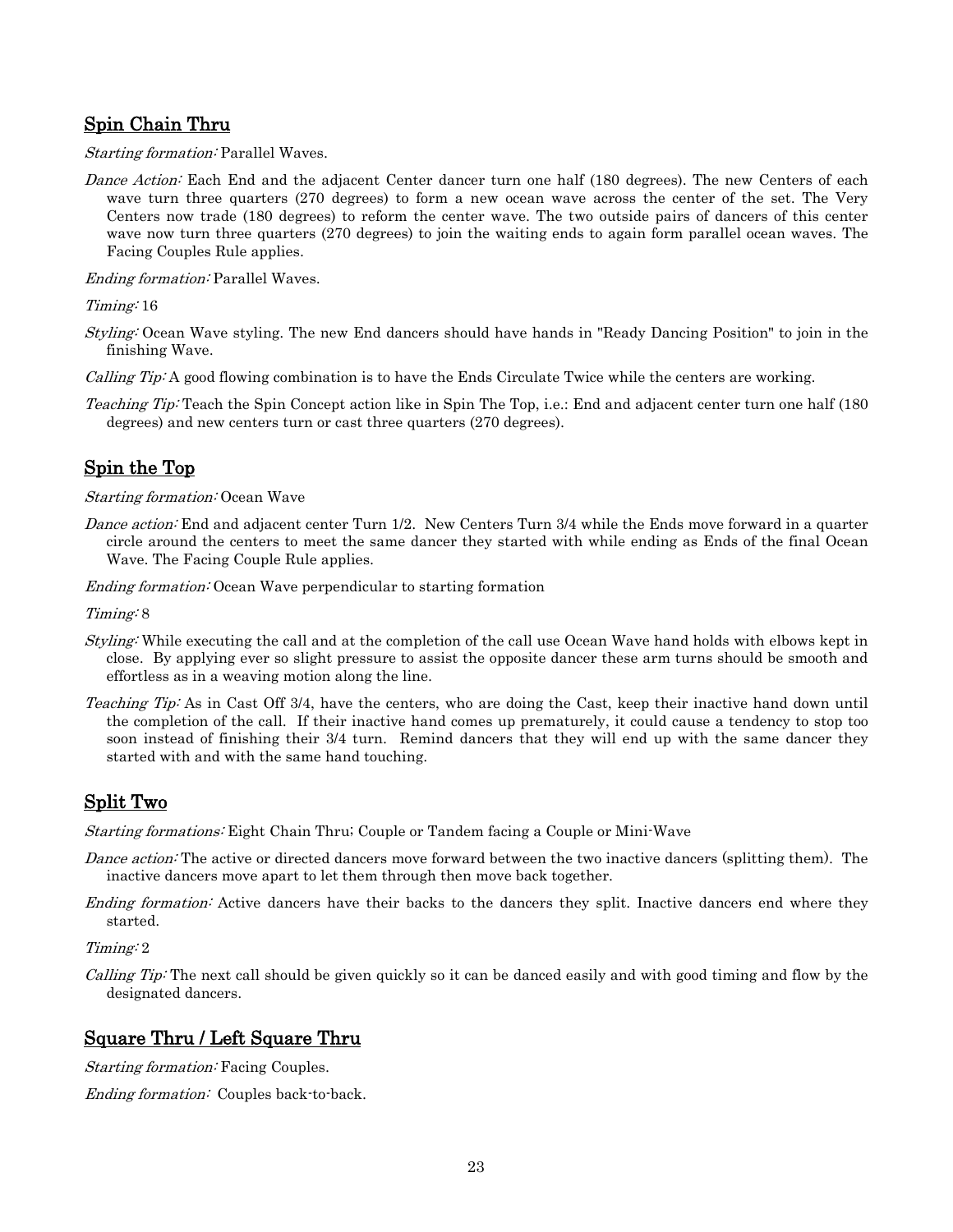Timing: From Squared Set, 4 people full: 10 steps; three quarters, 8; one half, 6; one quarter, 4

From Box: 4 people full: 8 steps; three quarters, 6; one half, 4; one quarter, 2.

- Styling: Styling should be similar to that in Right and Left Grand. Corners should be rounded off rather than pulling through and doing a square military turn.
- Teaching Tip: Dancers must release hands as they pass each other. Consider using a same-sex arrangement the very first time this call is taught. This can completely eliminate the problem of dancers wanting to do a Courtesy Turn after the second hand (as in Right and Left Thru).

## <span id="page-26-0"></span>a. Square Thru (1,2,3,4)

- Dance action: Facing dancers join right hands and pull by. Turn in one quarter (90°), join left hands and pull by. (A half Square Thru has been completed.) Turn in one quarter (90°) and join right hands with facing dancer and pull by. (A three quarter Square Thru has been completed.) Turn in one quarter (90°), join left hands and pull by, but do not turn. (A full Square Thru has been completed.)
- Variations of Square Thru may be specified by fractions or by the number of hands, e.g. Square Thru 3/4 is the same as Square Thru three hands, etc.

## <span id="page-26-1"></span>b. Left Square Thru (1,2,3,4)

Dance action: Similar to Square Thru except that it is started with the left hand and hands are alternated accordingly. When a Left Square Thru is required, "Left Square Thru" must be directed.

## <span id="page-26-2"></span>Star Thru

Starting formation: Facing Dancers (man facing woman)

Dance action: Man places his right hand against woman's left hand, palm to palm with fingers up, to make an arch. As the dancers move forward, the woman does a one quarter (90 degrees) left face turn under the arch, while the man does a one quarter (90 degrees) turn to the right moving past the woman.

#### Ending formation: Couple

Timing: 4

Styling: Hands are joined in raised position at approximately eye level, palm to palm, with fingers pointed up to form an arch. The arch will be offset to the man's right and woman's left. The man's hand should be used to stabilize as the woman provides her own momentum. As the call is completed, the hand grip should be readjusted to couple handhold.

<span id="page-26-3"></span>*Teaching Tip:* It is the man's responsibility to reach for the proper hand.

## Sweep a Quarter

Starting formation: Facing Couples in a circling movement (right or left).

Dance action: Dancers continue the circling movement one quarter (90°) in the direction of their body flow.

- Ending formation: Facing Couples
- Timing: Two couples, 2; All 4 couples, 4
- Styling: All dancers use couple handholds. Couples working together should smoothly disengage previous handhold and blend into the sweeping basic.

#### <span id="page-26-4"></span>Swing

#### Starting formation: Facing Dancers (man and woman)

Dance action: Dancers step forward and slightly to their left, use a ballroom hold, and rotate clockwise as a unit for four or more beats of music. As dancers end the swing, the woman continues turning to her right (unrolling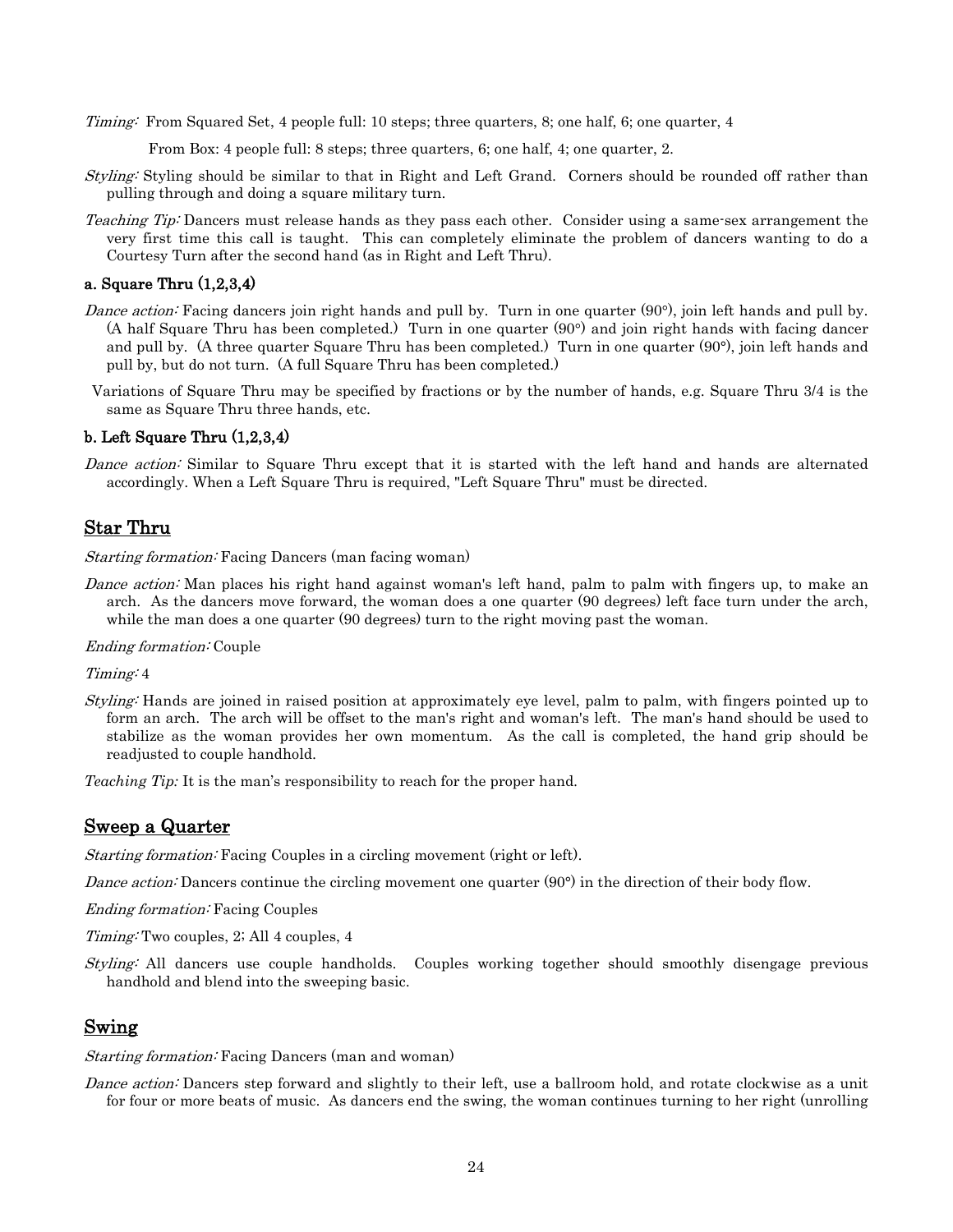along the man's right arm) until she is facing the same direction as the man. The Ocean Wave Rule applies to this call.

Ending formation: Normal Couple, usually facing into the set, or facing appropriately for the next call (such as Promenade).

Timing: Variable, at least 4.

Styling: Men: left arm bent at the elbow, palm slightly up, right hand on lady's back slightly above the waist. Posture should be erect. Ladies: right hand palm down on man's left hand, left hand on man's right shoulder, arm resting on man's right arm.

The footwork for a Walking Swing is short dancing steps clockwise around the central pivot point between the two dancers. A more physical swing exists called a Buzz Step Swing. It is achieved by moving the right foot forward in a small clockwise circle around the pivot point between the two dancers while the left foot pushes, as a scooter motion. The right foot is always in front of the left.

If the next call is Promenade, some dancers may wish to add a twirl to move the woman into position at the end of the swing. The man needs be courteous to those that wish not to swing or twirl.

Teaching Tip: The basic dance hold can usually be achieved by asking the dancers to hold each other in a ballroom dance position as if they were getting ready to do a formal waltz but slightly offset with each other. Explain to the dancers they must work as a unit. The center of the swing action must be balanced between the two dancers. If one dancer moves towards the other or pulls the other back, the balance will be off. Perfect balance between the pair has each dancer leaning slightly back with equal resistance.

# <span id="page-27-0"></span>Swing Thru / Left Swing Thru

Starting formation: Ocean Wave or Alamo.

Ending formation: same as starting formation.

Styling: All hands are joined in hands-up position, elbows in close. Exert slight pressure to assist opposite dancer in turning. Arcing turns should be utilized rather than pull by type of movements and should flow effortlessly from one turn to the other so that you are in a sense, "weaving" along the line.

Timing: 6 steps from point of contact

#### <span id="page-27-1"></span>a. Swing Thru

Dance action: Those who can, turn by the right one half (180°), then those who can, turn by the left one half (180°). If "right" is not specified preceding the command to Swing Thru, it is a right Swing Thru. The Facing Couples Rule applies to this call.

#### <span id="page-27-2"></span>b. Alamo Swing Thru

Dance action: Everyone turns half by the right, then everyone turns half by the left. When Left Swing Thru is directed from an alamo formation, everyone turns half by the left, then everyone turns half by the right.

#### <span id="page-27-3"></span>c. Left Swing Thru

Dance action: Those who can, turn by the left one half  $(180^{\circ})$ , then those who can, turn by the right one half  $(180^{\circ})$ . If Left Swing Thru is required, it must be specifically directed "Left Swing Thru". The Facing Couples Rule applies to this call.

## <span id="page-27-4"></span>Tag the Line (In/Out/Left/Right)

Starting formation: a line with an even number of dancers.

Dance Action: Each dancer turns to face the center of each line. Dancers walk forward passing right shoulders with oncoming dancers until they have walked past all of the dancers from the other half of the line. The call may be followed by any one of the directions In, Out, Right or Left. When this happens, dancers turn in place one quarter (90°) in the direction indicated.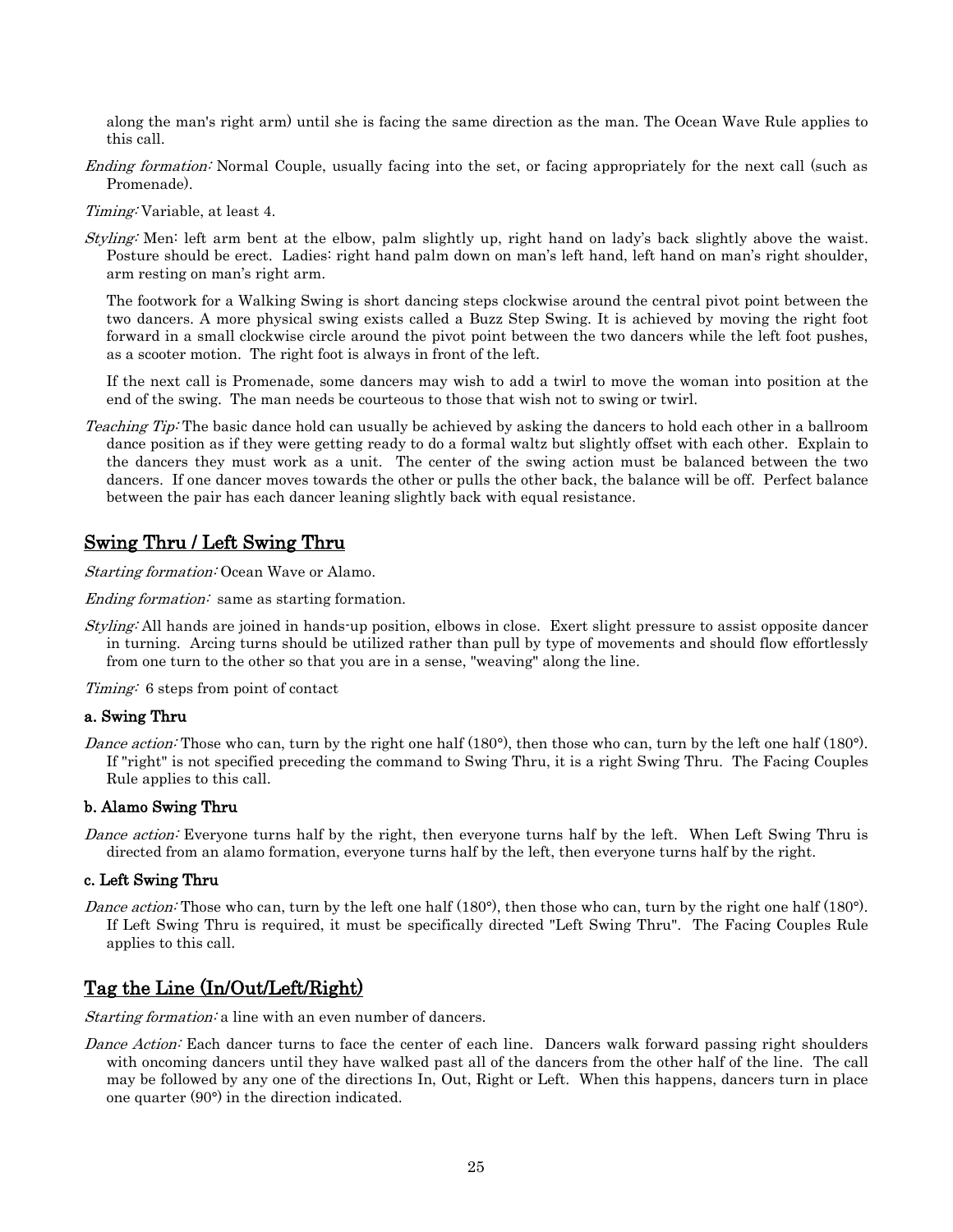*Ending formation:* When starting from a line of four dancers, ending formation is Completed Double Pass Thru.

Timing: 6

Styling: Arms in natural dance position, hands ready to assume appropriate position for the next call. A flowing type of movement can be achieved by taking a slight step forward before turning toward the center of the line, thus avoiding the abrupt military-type pivot.

<span id="page-28-0"></span>Teaching Tip: Make sure you face the center of the entire line before you start moving forward.

# Thar (Family)

## <span id="page-28-1"></span>a. Allemande Thar

Starting formation: Right and Left Grand Circle.

Dance action: An Allemande Thar star is a formation and may be formed at the end of any left arm turn by the center dancers (or those directed) forming a right hand box star and backing up. Each outside dancer holds the left forearm of a center dancer and dances forward.

Ending formation: Allemande Thar star

Timing: Dependent on the distance of the arm turn.

Styling: If all centers are men, their right hands will form a packsaddle/box star where each man takes the wrist of the man in front of him. If any women are in the center, all centers will simply touch hands in the center star. The dancers forming the star must remember to allow those on the outside to set the pace, since they have to travel a much further distance. If the centers move too fast, the result is that those on the outside will have to run to maintain the pace. As in any star, the ladies, while on the outside, may elect to hold their skirts. The men should NOT grip or squeeze the wrist of the one in front of them and they should not pump the arms up and down.

Calling Tips: One common usage is Walk Around the Corner, Do Paso, Men wheel into an Allemande Thar.

- After a SHOOT THE STAR, the caller can say "TO ANOTHER THAR". This is the same action as "TO AN ALLEMANDE THAR" above. All right pull by and left arm turn 1/2 the next to an ALLEMANDE THAR. The caller will almost always direct "Go Forward 2".
- The caller can direct FORWARD (everyone progressing in normal Right And Left Grand direction) or BACK or BACKWARD (everyone going the opposite direction from a normal Right And Left Grand) any number of hands. For example, "Shoot the Star Full Turn, Go Backward 3, Right, Left, Right, Men swing in make a Wrong Way Thar".

#### <span id="page-28-2"></span>b. Allemande Left to an Allemande Thar

Starting formation: Anywhere an Allemande Left is proper.

- Dance action: All do an allemande left, blending into a right and left grand circle. All right pull by and left arm turn 1/2 the next to an ALLEMANDE THAR (men will be the centers).
- Calling Tips: To avoid confusion with the call "ALLEMANDE THAR" or "MAKE A THAR", the caller almost always says words like "Allemande Left to an Allemande Thar, go forward 2, men swing in with a backup star" or "Allemande Left, go Allemande Thar, with a right and left and the 4 men star".

Timing: From Allemande Left to point of backup star: 12

#### <span id="page-28-3"></span>c. Wrong Way Thar

Dance action: A wrong way thar may be formed at the end of any right arm turn by the center dancers (or those directed) forming a left hand box star and backing up. Outside dancers hold the right forearm of a center dancer and dance forward.

Timing: Dependent on the distance of the arm turn.

Styling: Same as Allemande Thar.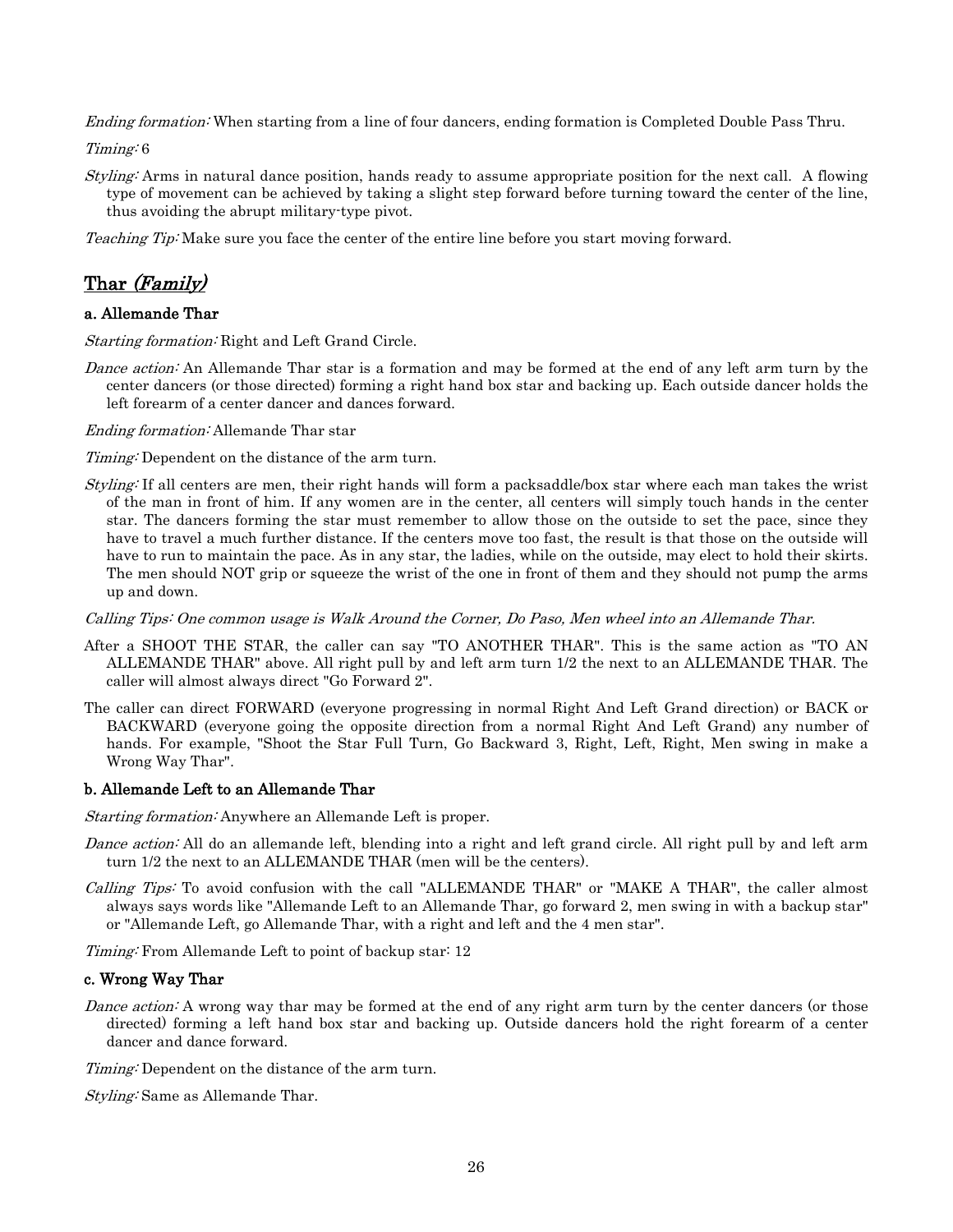# <span id="page-29-0"></span>Touch 1/4

Starting formation: Facing Dancers.

Dance action: Facing dancers step forward and touch right palms and without stopping, turn 1/4 (90 degrees) by the right.

Ending formation: Mini-Wave

Timing: 2

*Styling:* Use normal hands-up, palm-to-palm position, with hands about shoulder level.

*Teaching Tip:* Make sure the dancers have the right hand available and that their body flow is either to the left or straight ahead.

# <span id="page-29-1"></span>Trade (Family)

Starting formation: Any wave, line or column.

Dance action: GENERAL RULE: Any two directed dancers exchange places by walking forward in a semi-circle ending in the other dancer's starting position. Each trading dancer has reversed his original facing direction. If the trading dancers start while facing in the same direction, they pass right shoulders when they meet per the Passing Rule.

(a) BOYS TRADE, GIRLS TRADE, ENDS TRADE, CENTERS TRADE (etc.): Directed dancers (boys, girls, ends or centers) exchange places, changing facing directions using the general rule.

(b) COUPLES TRADE: Starting formation - line or two-faced line. Working as a unit, each couple exchanges places with the other couple in the same line. Couples, as a unit, follow the Passing Rule as defined for individual dancers.

(c) PARTNER TRADE: Starting formation - couple, mini wave. Two dancers exchange places with each other.

Ending formation: Various, depending on starting formation.

Timing: Partner Trade, 4; From Ocean Wave: Centers, 4; Ends, 4; From two-faced lines: Couples, 6

*Styling:* Any two adjacent opposite facing dancers use normal hands up position for turning as in swing thru type movements. Girls trading (i.e. from end of line) will use normal skirt work. Couples trade use normal couple handhold and styling similar to Wheel and Deal. When doing a partner trade, use inside hands to exert slight pressure to assist each other in trading.

# <span id="page-29-2"></span>Trade By

Starting formation: Any formation in which two couples are facing each other and the other two couples are facing out.

Dance action: Couples facing out do a Partner Trade while the Facing Couples do a Pass Thru.

Ending formation: Various, depending on starting formation.

Timing: 4

*Styling:* Same as Pass Thru and Partner Trade.

- *Calling Tip:* The most common usage of Trade By starts in a Trade By formation and ends in an Eight Chain Thru formation.
- *Teaching Tip:* Make sure the dancers always touch hands so they know where their partner is. To do a trade by, each dancer circulates forward one spot (like a Column Circulate).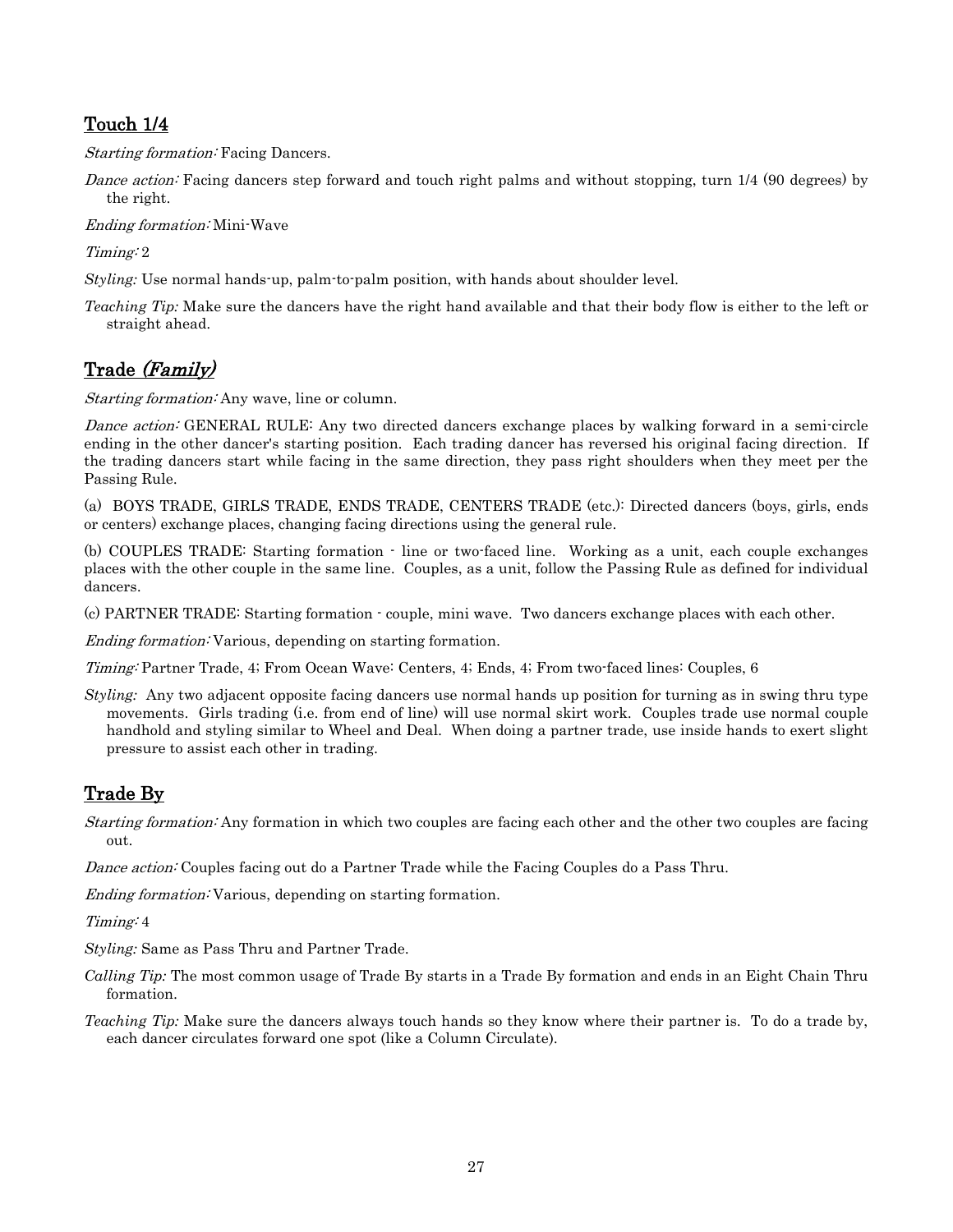# <span id="page-30-0"></span>Turn Back (Family)

Both members of this family have the dancer turn around to end facing the opposite direction.

## <span id="page-30-1"></span>a. U-Turn Back

Starting formation: Individual dancer

Dance action: The dancer does an individual about-face turn (180 degrees) in place, turning toward partner unless the body flow dictates otherwise. If alone (i.e., no partner), the dancer turns toward the center of the set. If the solo dancer is facing directly toward or away from the center of the set, the turn may be in either direction.

Ending formation: Individual dancer

Timing: 2

Styling: Isolated dancer: Arms in natural dance position. Adjacent dancers connected with a handhold: Release the handhold, perform the dance action, and reconnect with the appropriate handhold (couple or mini-wave).

## <span id="page-30-2"></span>b. Backtrack

Starting formations: Promenade, Star Promenade, Single File Promenade, Wrong Way Promenade

Dance action: The designated dancers dance in a small 180 degree arc towards the outside of the set.

Ending formation: Various, depending on starting formation and who was designated.

Four dancers designated: Four dancers that did not do the backtrack continue starring or promenading single file in the center of the set and four dancers that did the backtrack will promenade single file in the opposite direction around the outside of the set.

Everyone designated: Single File Promenade

Timing: 2

<span id="page-30-3"></span>Styling: If necessary, release the handhold. Continue with arms in natural dance position.

## Turn Thru

Starting formation: Facing Dancers

Dance action: In one smooth motion, dancers Step To A Wave (but use forearm styling), Right Arm Turn 1/2, and Step Thru. The Ocean Wave Rule applies to this call.

Ending formation: Back-To-Back Dancers

Timing: 4 steps from point of contact.

Styling: Similar to Allemande Left. Use normal forearm position. Men's free hand in natural dance position. Woman's skirt work desirable for free hand.

## <span id="page-30-4"></span>Veer Left / Veer Right

Starting formations: Facing Couples, Two-Faced Line

- *Dance action:* From Facing Couples, each couple works as a unit and moves to the left (or right, as directed) and forward. From a Two-Faced Line, each couple works as a unit and moves diagonally forward and inward.
- *Ending formation:* From Facing Couples, ending formation is Two-Faced Line. From Two-Faced Line, ending formation is Couples Back-To-Back.

Timing: 2

Styling: All dancers use couple handhold. Outside hands in normal dance position.

Calling Tip: From a Two-Faced Line, the veering direction must be toward the center of the line.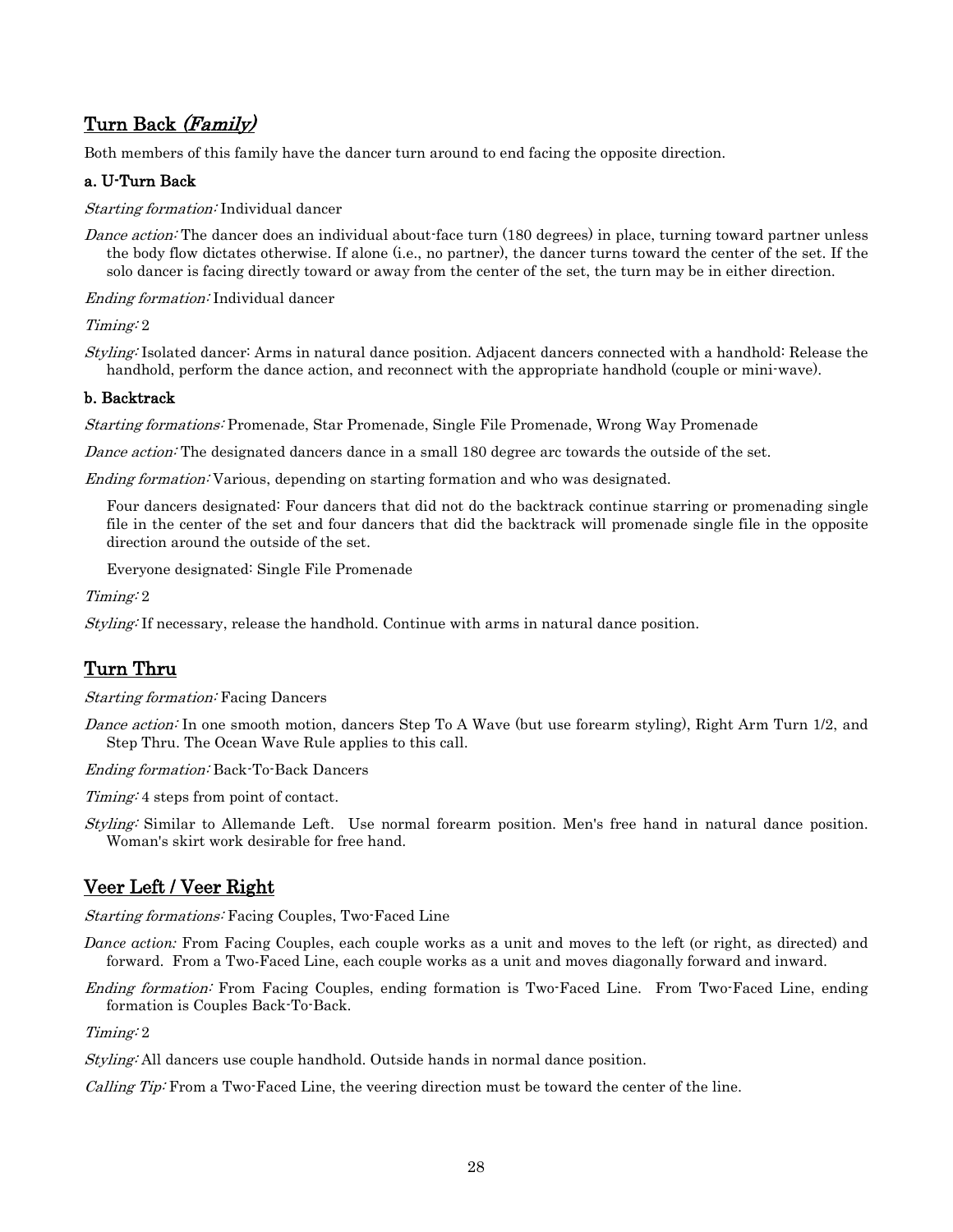## <span id="page-31-0"></span>Walk Around the Corner

Starting formations: Squared Set, Infacing Circle Of 8

Dance action: Dancers face their corners. Walking forward and around each other while keeping right shoulders adjacent, dancers return to their original position, with their backs toward their corner.

Ending formation: Right and Left Grand Circle

Timing: 8

Styling: Men hold arms in natural dance position. Women use both hands on skirt, moving skirt forward and back to avoid opposite dancer. Dancers should maintain eye contact over their shoulders until their partners become visible.

<span id="page-31-1"></span>*Teaching Tip:* Dancers can pretend they have Velcro on their right shoulder.

# Walk And Dodge

Starting formation: Box Circulate, Facing Couples

- Dance action: From box circulate formation, each dancer facing into the box walks forward to take the place of the dancer who was directly in front of him/her. Meanwhile, each dancer facing out of the box steps sideways (dodges) into the position vacated by the "walker" who was formerly beside him/her. Dancers end side by side, both facing out. If walk and dodge is called from facing couples, the caller must designate who is to walk and who is to dodge (e.g., "men walk, ladies dodge").
- Ending formation: Couple back to back if started from Box Circulate. Box Circulate, if started from Facing Couples.

Timing: 4

- Styling: Arms in natural dance position moving from a wave handhold to a couple hand hold and vice versa assuming appropriate hand position for the next call.
- Calling Tip: Be careful when using this call as some calls don't flow well or feel good after a Walk and Dodge (e.g., "Walk and Dodge, Bend the Line" or "Walk and Dodge, Wheel and Deal" are not good body flow for half of the dancers).

## <span id="page-31-2"></span>Wheel And Deal

#### <span id="page-31-3"></span>a. Wheel and Deal (from lines of four)

Starting formation: line of four dancers facing the same direction.

- Dance action: The left-hand couple takes a small step forward. The couples wheel 180° toward the center of the line with the center dancers of the line acting as the pivot point about which a couple turns. The couple that started on the right half of the line wheels in front of the other couple.
- *Ending formation:* Tandem couples. Both couples end facing the same direction with the original right hand couple in front of the original left hand couple.

Timing: 4

Styling: Use couple handholds. The center dancers are the pivot point and should exert slight pressure to assist in the wheel around movement. Forearms should be adjacent to each other to assist in the wheeling action.

Teaching Tip: Always go toward the other couple, never away from them.

#### <span id="page-31-4"></span>b. Wheel and Deal (from two-faced lines)

Starting formation: Two-faced line.

Dance action: Each couple steps slightly ahead. Each couple then wheels (180°) toward the center of the line with the center dancer of each couple acting as the pivot point about which the couples turn.